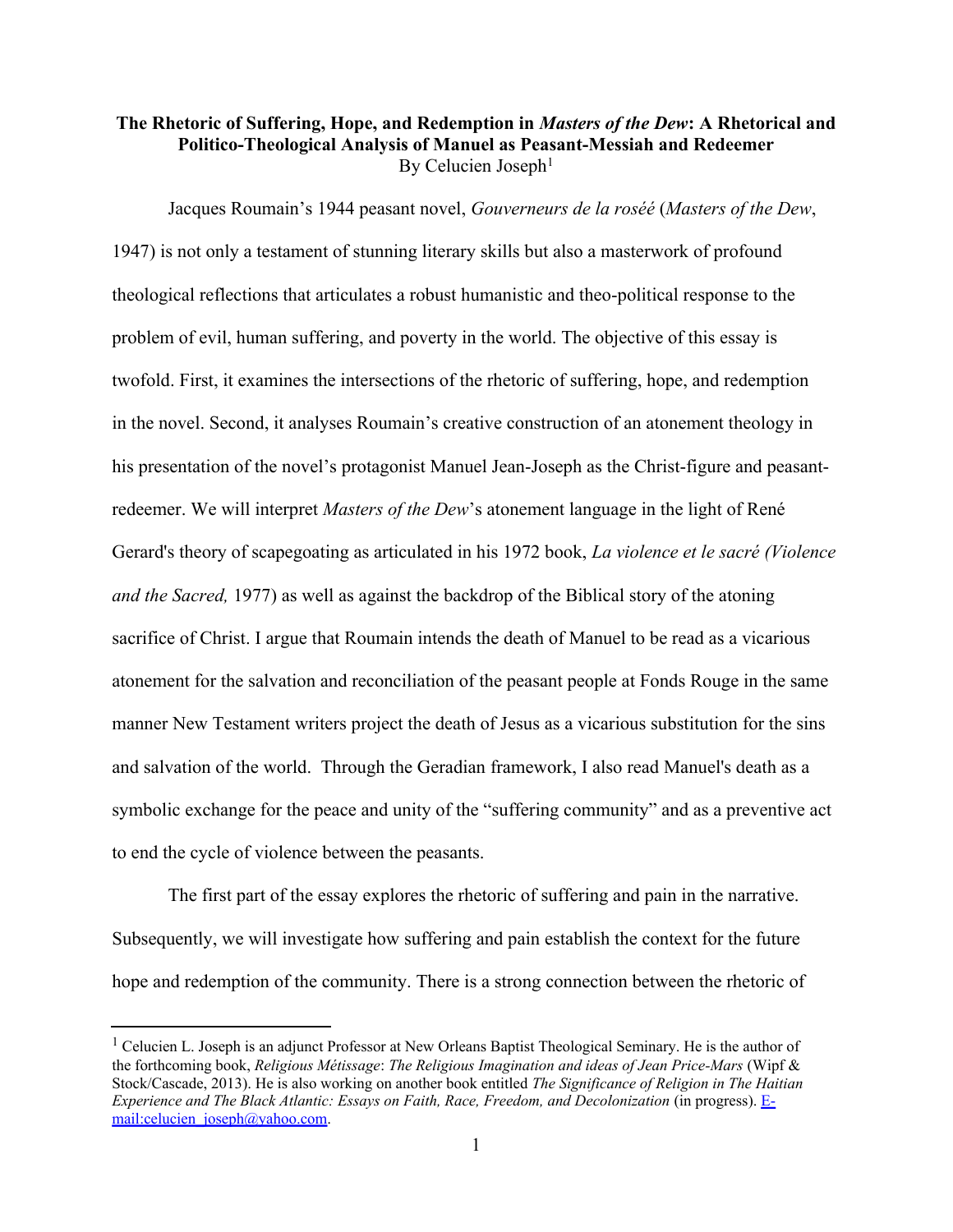suffering and the rhetoric of redemption in *Masters of the Dew*. Finally, we will bring a close to this piece with our observation of Roumain's imaginative atonement theology, which we propose is sourced in the Biblical story of salvation-history—communicating through the liberative voice and activism of the peasant-savior and hero Manuel. It will become clear to us that Manuel died as an atoning sacrifice in order to foster human solidarity, unity and reconciliation among the rural villagers.

## I. **The Drought and The Rhetoric of Suffering**

*Masters of the Dew*<sup>2</sup> *is* deeply influenced by the theological language of the Bible and the rhetorical sensibility of what is known today in the academia as political theology. The novel is modeled after the Biblical myth of Christ's passion and sufferings as documented in the New Testament corpus. Roumain evokes biblical allusions, echoes, and parallelisms between Manuel of *Masters of the Dew* and the Christ of the Bible. I shall attempt to point out these biblical resonances in our analysis and comment on their significance for the future of the people at Fonds Rouge. The author particularly equates the passion and sufferings of Manuel with those of the historical Jesus of Christianity. Roumain's Messiah—Manuel Jean-Joseph—is black and a peasant who died for the salvation of his people, and "in order to finally end the cycle of

<sup>2</sup> The novel has been well received as a major literary intervention and success in world literature and particularly in Black Atlantic literature; for substantial studies on *Masters of the Dew*, see Christiane Conturie, *Comprendre "Gouverneurs de la rosée" de Jacques Roumain* (Bloomington: Classiques africains, 1980); Christiane Chaulet Achour, *Gouverneurs de la rosée: De Jacques Roumain - La pérennité d'un chef d'oeuvre* (Paris: Harmattan, 2010) ; Julie Jean, Thérien, and Murielle De Serres (*Gouverneurs de la Ros*é*e: Texte Integral Du Roman* (Groupe Beauchemin, Editeur Ltee, 1998); Yasmina Tippenhauer, "La réception de l'œuvre de Jacques Roumain par ses compatriotes, " in *Jacques Roumain. Œuvres complètes*. Edited by Léon-François Hoffman (Madrid. ALLCA XX, 2003), 1327-44; Beverly Ormerod, *An Introduction to the French Caribbean Novel* (London: Heinemann, 1983); Jean Pierre Makouta-Mboukou, *Jacques Roumain: essai sur la signification spirituelle et religieuse de son œuvre*. Ph.D. diss., (Lille: Université de Lille III, 1978).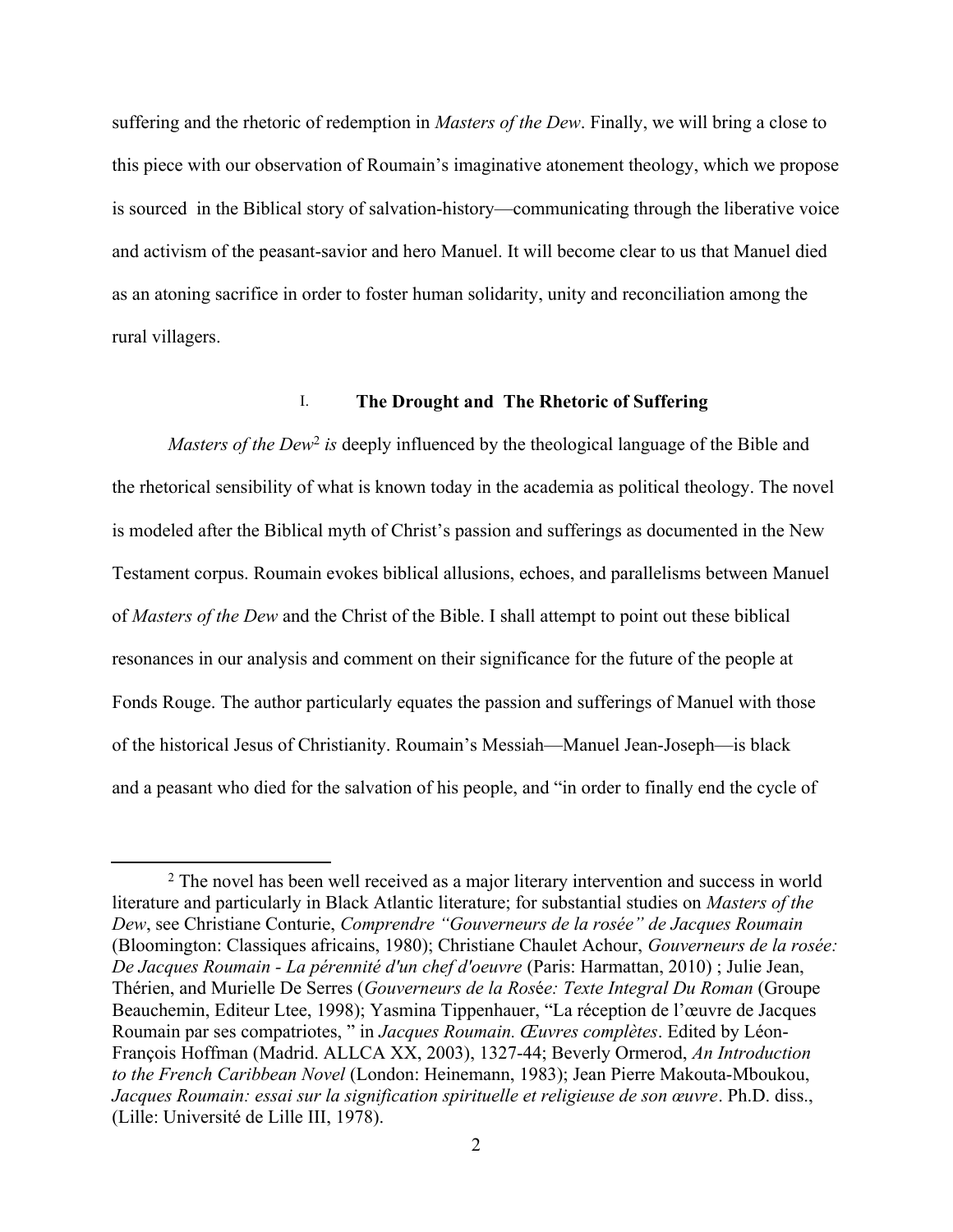internecine violence" (Kaussen 122, 124).

The novel is a tapestry of stories woven around central themes of suffering, tragedy, solidarity, sacrifice, hope, and redemption. The land of Fonds Rouge in which most of the unfolding events in the novel took place is desolate and stricken by drought and poverty, which in turn impacted the social existence of the collective peasants and their interactions. Strife and animosity underline the attitude of and dynamics between the people in the community. The drama of redemption begins with violent suffering and ends with emancipating hope and liberative future possibilities.

The problem of evil or pain is expressed through the metaphor of drought. Evil reaches its arrogant height in the everyday experience of the distressed villagers. Manuel Jean-Joseph is presented as the agent of collective peace, restoration, and reconciliation. He articulated and exemplified a life of unity and harmony to the villagers who had been separated for decades because of internal strife and land issue. More importantly, he was decisive in finding a solution to the drought problem by mobilizing the peasants to cooperative communal labor and through collective effort to bring down the water from the mountains to the canals to the entire village. As a community organizer, Manuel worked diligently for the social development, communal rebirth, and ultimately for the common good of every individual at Fonds Rouge.

The plights of the peasants are vividly illustrated in the opening words of the novel from the lips of an old religious woman named Délira Déliverance—the mother of Manuel Jean-Joseph—: "We're all going to die" (Roumain 23). In her ardent quest for divine intervention in the middle of the crisis, Délira prays to God for deliverance as her name anticipates. She desires the divine to alleviate the pain and ultimately put an end to this endemic anguish in the village. "Plunging her hands into the dust" (23), Délira cries out under the great tension: "We're all

3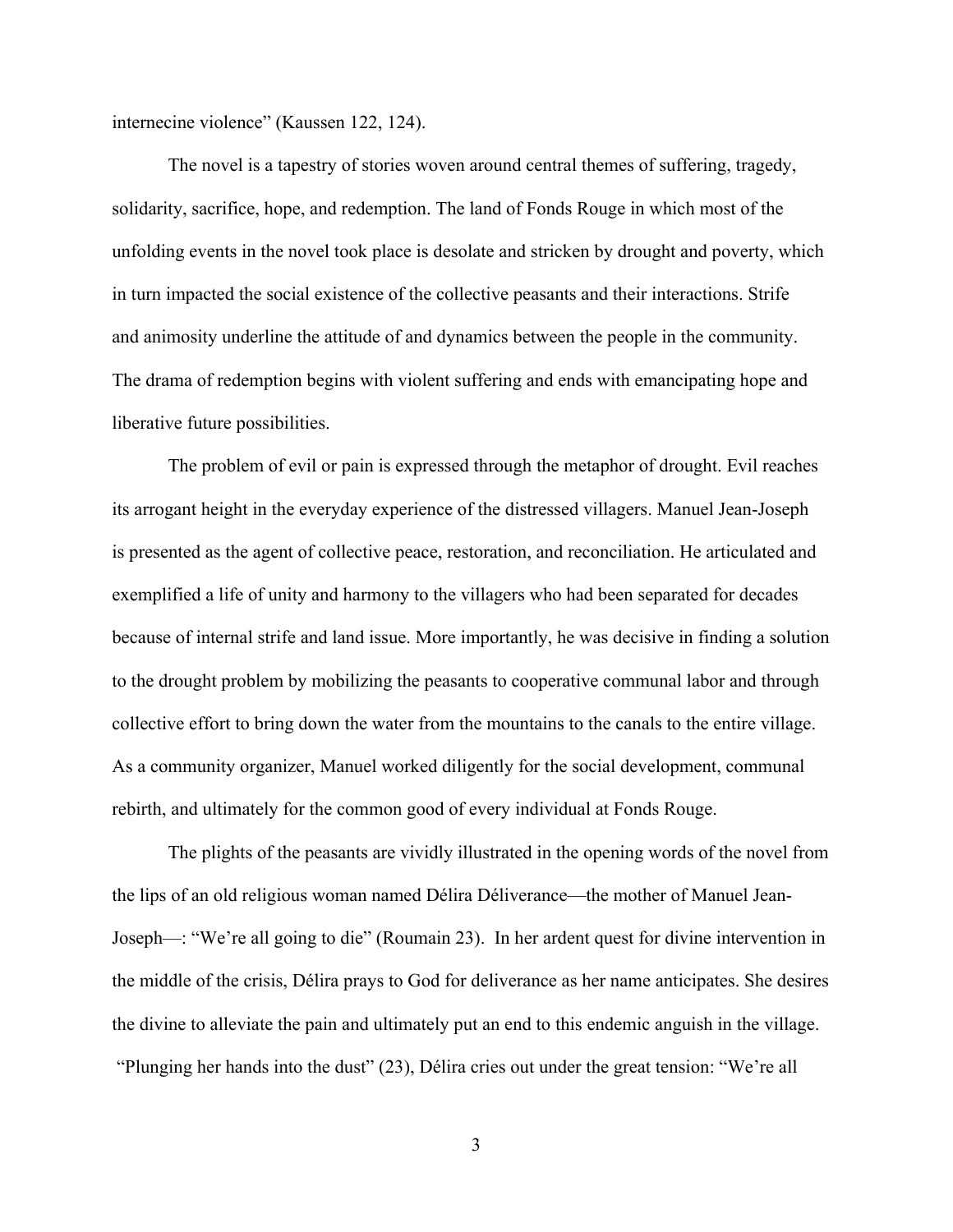going to die. Animals, plants, every living soul! Oh, Jesus! Mary, Mother of God!" (23) She wails utterly through the distress as she converses with her carefree husband, Bienaimé:

The drought's overtaken us, everything's wasting away, animals, plants, every living human. The wind doesn't push the clouds along any more. It's an evil wind that drags its wings on the ground like swallows and stirs up dust-smoke. Look at the swirls of dust on the savanna. From sunup to sunset, not a single bead of rain in the whole sky. (44)

For Délira, the problem of evil and suffering is a theological conundrum. It is overtly cumbersome. Literary critic Valerie Kaussen makes this insightful observation about the opening words of the account:

Emphasizing the village's exhaustion, and its gradual demise due to persistent drought, the opening passages of the novel depict an environment that is immobile and static. This quality is rendered vividly in the relationship between the characters represented in the opening and the environment that surrounds them. (123)

Hilary Kaplan is probably correct to note that the drought in the novel is symbolic for "the oppressive force of destruction and despair, and a class enemy for a suffering people" (Kaplan 1-2). Literary-historian Joan Dayan remarks that *Masters of the Dew* examines "the causes and effects of a misery unalleviated and brutal" (79). Scholars who have written about the novel often underscore its Marxist and Communist sensibility;<sup>3</sup> yet, the rhetorical motifs of hope and redemption, and the theological language of atonement of the novel remain unexplored. I am particularly interested in scrutinizing Jacques Roumain's artistic creation of the persona of

<sup>3</sup> Kaussen, *Migrant Revolutions*; Dash, "Introduction," in *Masters of the Dew*; Léon-François Hoffman, "Présentation de Gouverneurs de la rosée de Jacques Roumain," in *Jacques Roumain. Œuvres complètes*. Edited by Léon-François Hoffman (Madrid. ALLCA XX, 2003) ; Celia Britton, "Restoring Lost Unity in Jacques Roumain's Gouverneurs de la rosée," in *The Sense of Community in French Caribbean Fiction* (London: Liverpool University Press, 2011), 20-6; J. Michael Dash, *Literature and ideology in Haiti, 1915-1961* (New York: Palgrave Macmillan, 1981); Joy Allison Indira Mahabir, Miraculous Weapons: Revolutionary Ideology in Caribbean Culture (New York: Peter Lang Publishing, 2003).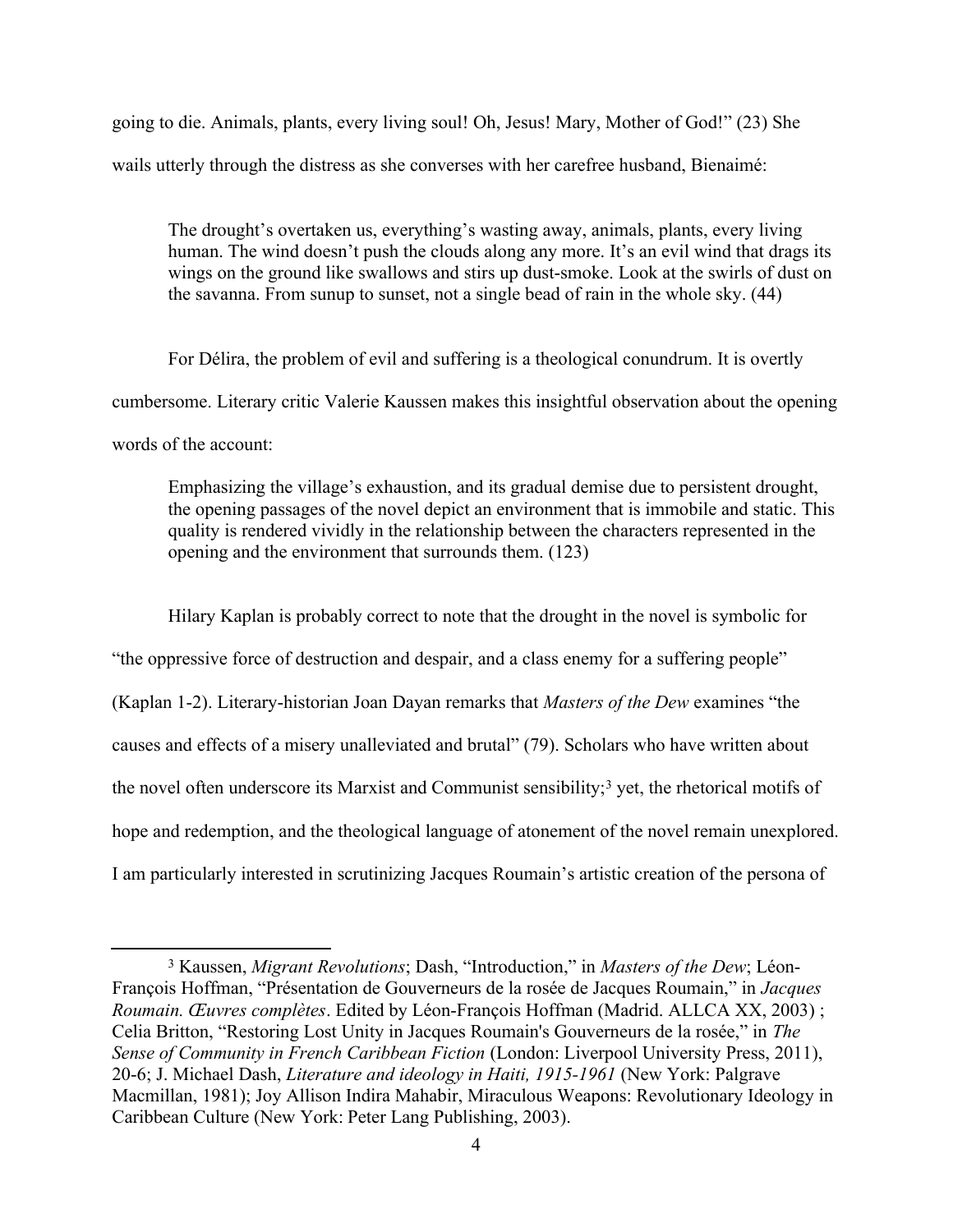Manuel as the Christ-figure and hero-peasant in the narrative, and Manuel's active participation in the quandaries of his people.

The life of the people at Fonds Rouge community is menaced, characterized, and aggravated by three great social evils: drought, poverty, and suffering. Social death and alienation<sup>4</sup> are also specific to their condition, which perhaps explain Délira's incessant mourning. Once again, she responds to her frustrated heaven with deep sadness and incredible hurt; her rhetoric of lament marks the unsettling vision of human tragedy in the narrative:

Don't bother me, man! I know what suffering is. My whole body aches, my whole body's full of suffering. I don't need anybody piling damnation on top of that...Life had dried up at Fonds Rouge. One had only to listen to this silence to hear death. One yielded to this torpor and felt himself already buried. The regular and repeated blows of the mallets in the mortars had become stilled since there wasn't a grain of millet to husk…We're dying with no help and with no hope. (Roumain 24, 112)

Here, grief is clearly manifest through her bodily pain and discomfort. Délira's complaint only alarms us that suffering is relational "to many kinds of events and circumstances of which physical pain is only one and generally not the most dreadful" (Hick 292-3). The omniscient narrator offers a panoramic view of the situation; the severe poverty and the social ills signifying the human relations and social life in the dislocated town are painted below:

The children were crying from hunger, that they were wasting away, their limbs thin and twisted like dry branches, their stomach enormous…They [the peasants] were fed up with poverty. They were worn out. The most reasonable among them were losing their senses. The strongest were wavering. As for the weak, they had given up. "What's the use?" they said. One could see them stretched out, sad and silent, on pallets before their huts, thinking about their hard luck, stripped of all their will power…Alcohol gave them a semblance of vigor, a brief illusion of hope, a momentary forgetfulness. But they would wake up stormy-headed and dry-mouthed. Life would take on the taste of vomit then, and they wouldn't even have a piece of salt meat to settle the stomach. (Roumain 79, 104)

<sup>4</sup> For an excellent study on the notion of "social death," see Orlando Patterson, *Slavery and Social Death: A Comparative Study* (Cambridge: Harvard University Press, 1983).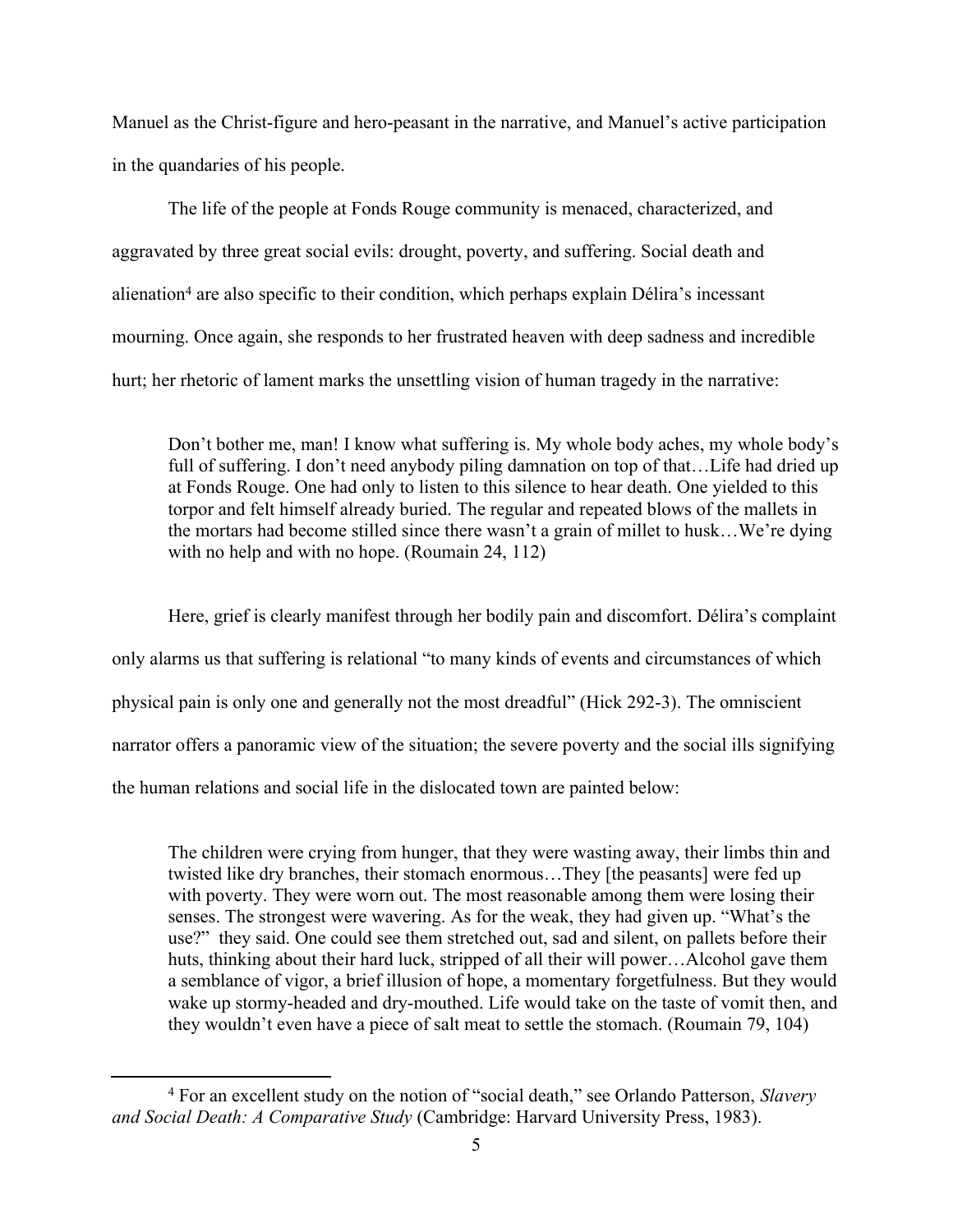The enormity of shared suffering and desolation has not only affected the lives of children and adults in the village but also the landscape. The narrator penetratingly summarizes the tremendous impact of misery on the livestock:

The chickens were cackling uneasily. They were waiting for someone to toss them some corn, but the peasants had nothing left to eat themselves, or almost nothing. They held on to the last grains, crushed them under the mallet and made a thick, heavy soup, but it was filling. It gave body to one's stomach. The cocks confronted each other, a ruff of feathers bristling about their necks. They exchanged a few pecks, a few blows of their spurs…The gray-tinted sky was a bare surface blurred by a hard sun-glare. Prostrate chickens looked for shade. The little dog was sleeping, his head between his paws. You could count his bones. If human beings had almost nothing to eat, just image the dogs! (119, 101)

Evil is dark and lacks significance. It has pervaded everything in the community including all existing and animated things. Hannah Arendt who uses the fungus metaphor to assert the intelligibility or comprehensibility of evil in modernity posits that "Evil possesses neither depth nor any demonic dimension. It can overgrow and lay waste the whole world precisely because it spreads like a fungus on the surface" (Neiman 301). Manuel is therefore justified when he shuts: "When will all these godamn troubles end?" (Roumain 111). In this sense, modernity has failed to bring the promise of peace and a haven of tranquility to the peasants at Fonds Rouge. The narrator emphasizes that Délira upon whom "All the trials and tribulations of life were etched upon her black face" continues trusting herself in the goodness of God the Liberator of the oppressed (111). She "called on the Lord" for emancipation and wholeness (23). The underprivileged peasants at Fonds Rouge were fighting for life, meaning, justice, and human dignity. They longed to see shalom restored and reigned supreme in their broken and violent world. They also yearned for hope and asked unremittingly when hunger,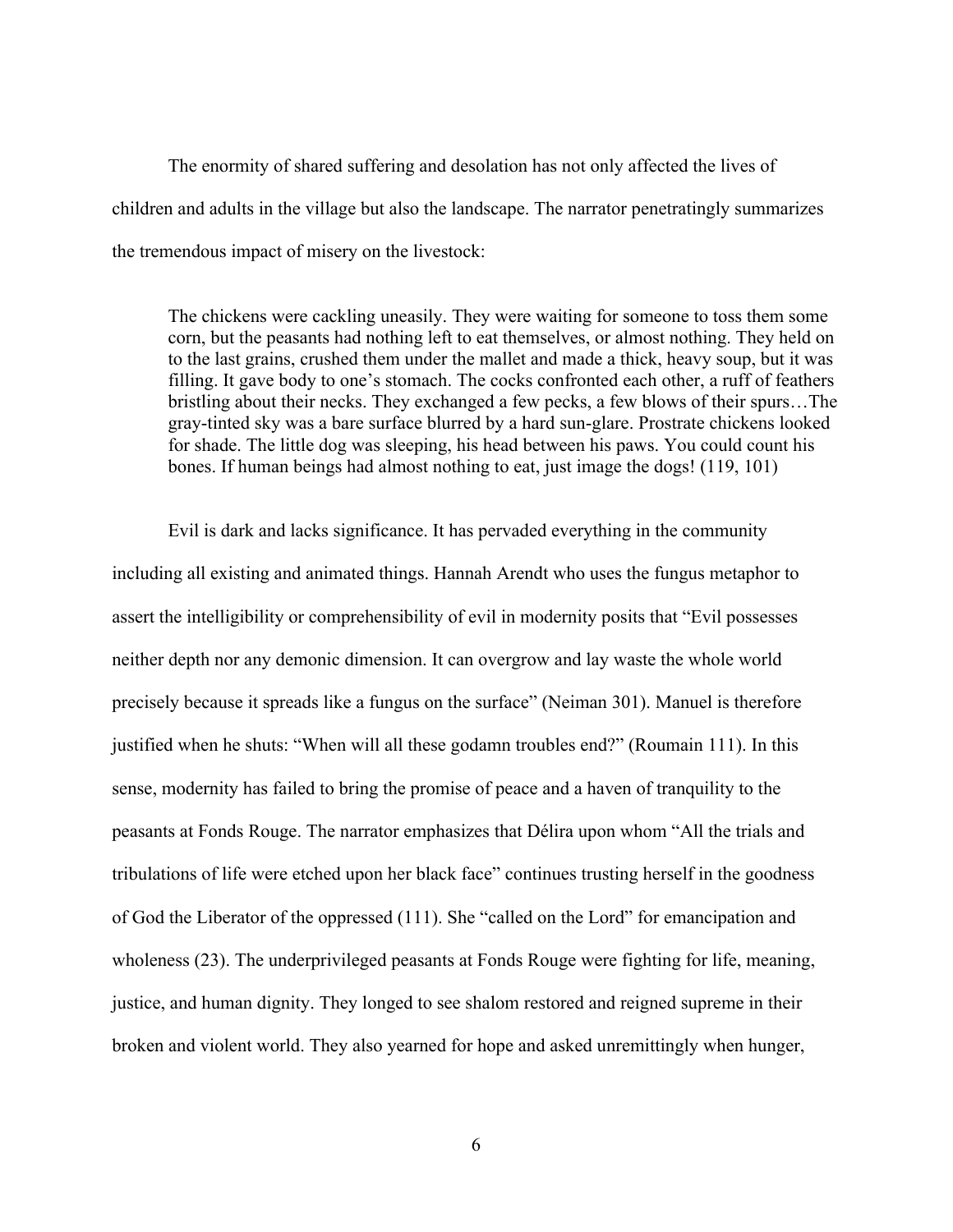desolation, and suffering would be vanished from their existence.

Furthermore, the discouraging drought had caused many peasants to drift away to foreign lands in search for a better life, where they would experience exile, uprootedness, alienation, and nostalgia. The narrator accentuates that globalization, immigration, capitalist greed, and the economic exploitation of those living in the margins of history had also contributed to the local crisis at Fonds Rouge. Manuel Jean-Joseph, who is described as "tall" and "black" (34), was one of the young peasants who left the community to find refuge aboard in the sugar cane industry in Cuba. He spent fifteen years there, "every day cutting sugar cane…from sunrise to dusk-dark" (37). His functional role as hero-savior would allow him to lead the troubled village to peace and harmony; and it is explicitly through Manuel's martyrdom that his vision of the promise of the future would become a practical reality. Manuel left his indelible mark upon the conscience of the peasants and the land itself (Kaplan 8-11).

On his return to Fonds Rouge from Cuba, Manuel lamented over the terrible drought that had plagued the community for decades resulting in the worst of calamities the villagers had ever experienced in their lifetime. He stated, "When I left, there wasn't any drought. Water ran in the ravine, not much, to tell the truth, but always enough to do, and sometimes even enough for a little overflow, if it ruined in the hills" (Roumain 37). Manuel looked around in his surroundings and further observed, "Seems like it's been cursed now" (37). The return of Manuel marked a drastic shift in the narrative towards a life of freedom and redemption. His intervention is liberating and clearly signals the intrusion of the Christ-persona in the human experience at Fonds Rouge.

Manuel quickly discerned that a feud had split two families: his own family and that of his fiancée, Annaise, and in effect alienated the villagers from each other. He would soon

7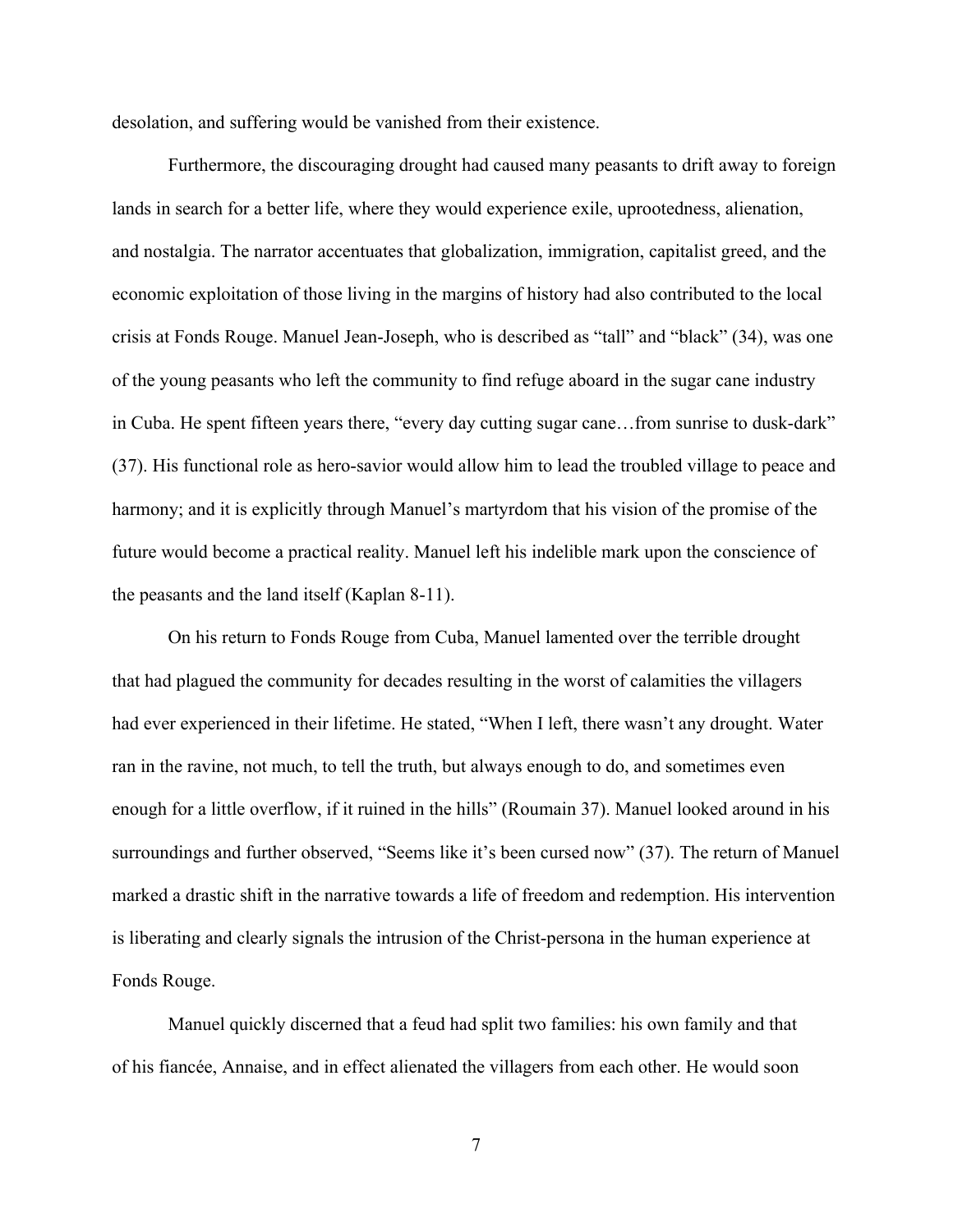discover that the solution to this crisis will not be easy. Collective salvation would involve the shed blood of a man resulting in peace and reconciliation in the community. In fact, in several instances in the plot, the narrator deploys energetic rhetoric to describe the perpetuating decades of enmity and hostility between the peasants and between different family members in the village. The first account describes the general nature of the clashes in the everyday experience:

Before each hut, in the shade of the few trees that the drought had spared, peasants brooded over their ill fortune. Quarrels exploded without apparent motive. The chattering of the women became irritable, turned easily into arguments. The youngsters kept out of reach of cuffs, but their prudence did them no good. (76)

The stress on communal discord is further explained below as Manuel roams different locals and sites in the neighborhoods:

Manuel returned to the main road and went through the village…Something more than trees, gardens, and hedges separated them. Anger, secret and repressed, that a spark could ignite into violence, aggravated by poverty, gave each peasant as he faced his neighbor that stitched-up mouth, that evasive glance, that had itching for a blow. (78)

The third scene elaborates on the notorious feud between two families in this manner: "One could see that all these years the past had never been buried with Dorisca and Sauveur. They kept it ever fresh like a half-closed wound continually irritated by a fingernail" (78). Finally, the narrator remarks that "the womenfolks were the most enraged. They were truly furious (78-9). Having been persuaded of his messianic mission to nurture concord and encourage congenial relationships between the peasants, Manuel had reasoned that "those Fonds Rouge peasants, those hardheaded, rock-headed peasants needed that water to bring about friendship between brothers again and to make life over as it ought to be—an act of good will between men, by want and fate made equals" (107). For Manuel, the phenomenon is not a saga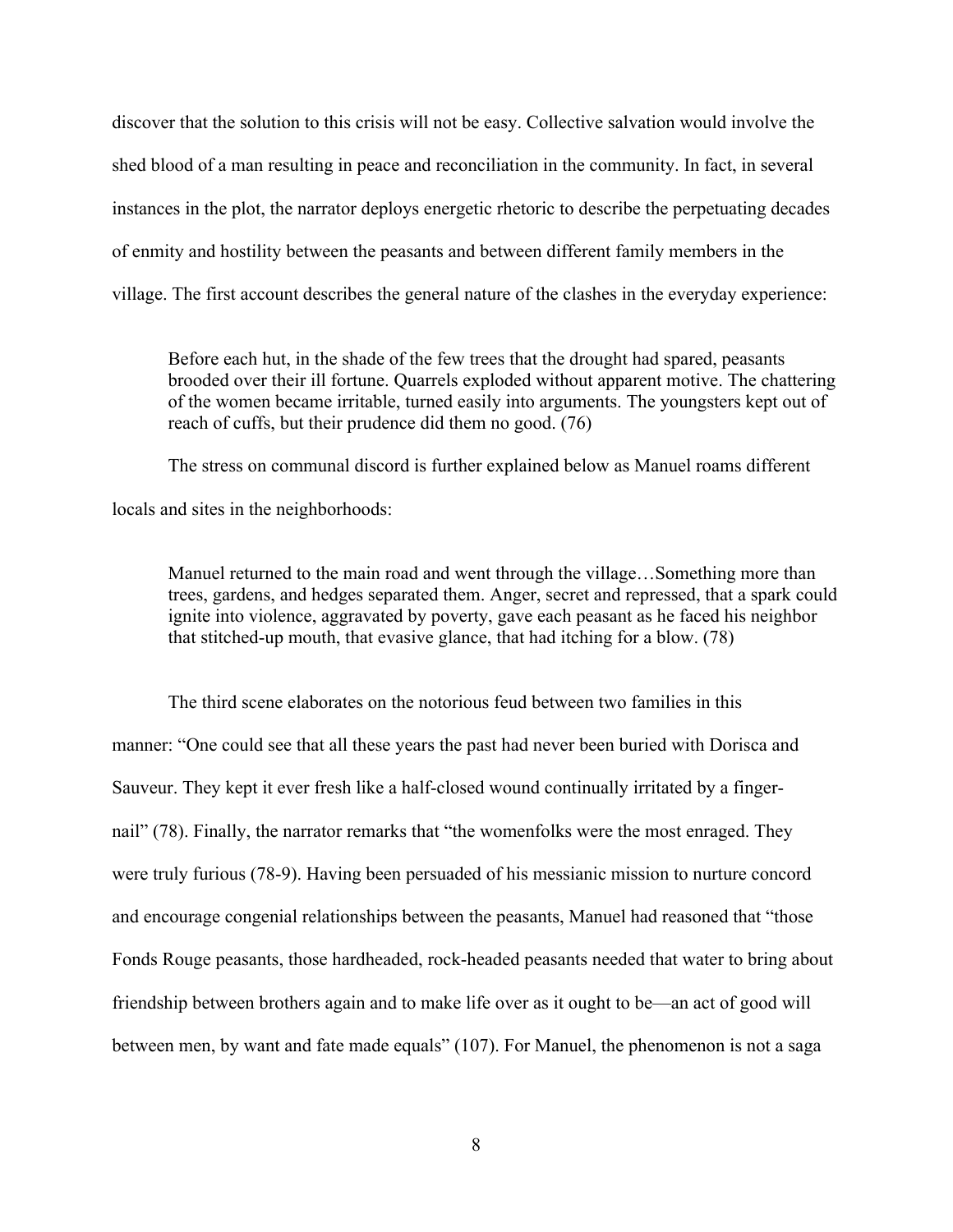of the survival but of the preservation of the whole community.

# II. **The Rhetoric of Hope and The Intervention of Manuel as Peasant-Redeemer and Christ-Like Figure**

As the events unfold in the narrative, it would become obvious that common suffering and the condition in common among the peasants would require the emergence of a vanguardist hero-savior and a promethean figure—one who would bring shalom to and make things right at Fonds Rouge. Toward this end, Jacques Roumain could construct a dynamic persona out of Manuel, "the ultimate authority and the author of a prelapsarian truth in the novel" (Dash 79). In other words, the trajectories of excruciating dilemma of death and life, and despair and hope created the space for the rise of Manuel as the Christ.

The thrust of *Masters of the Dew* is undeniably the underlying ideology that "hope returns with the return of Manuel," (Dayan 83) and the representation of Manuel as the embodiment of hope, life, reconciliation, and redemption. Foremost, Manuel speaks to the peasant Laurélien about finding a common solution for the drought crisis:

"Laurélien," he said, "I'm going to talk frankly to you. Listen to me, please. Listen carefully: This water problem is life or death for us. I spent part of the night wide awake. I was sleepless and restless because I kept thinking…I reasoned, what's the way out of this misery? The more I thought it over, the more I realized there was only one road and a straight one at that—we've got to look for water. (Roumain 59)

Manuel's next declaration that "there was only one road and a straight one" is probably a linguistic code revealing that he believes himself to be the only way to the water that will adequately satisfy the dire needs of the community. Suppose this presumption is/would be true,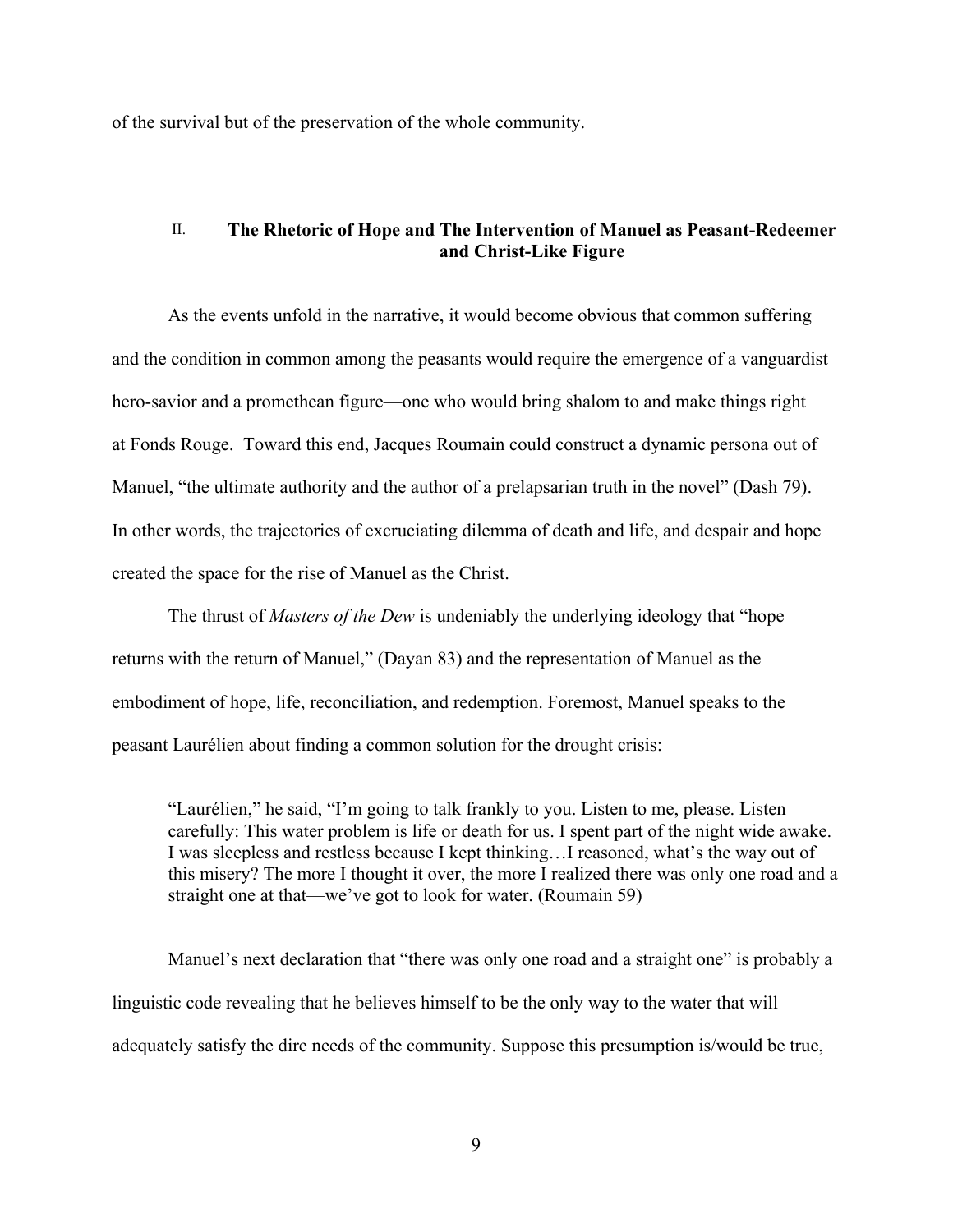then the assertion may be parallel to a saying attributed to the historical Jesus in the fourth Gospel. In a conversation with the follower Thomas who was skeptical about finding the right way to God, Jesus offers this provocative rejoinder: "I am the way, and the truth, and the life" (John 14:6). Elsewhere, Jesus asserts, "I tell you the truth, I am the gate for the sheep" (John 10:7). Subsequently, Manuel exhibits enthusiastic confidence that he would provide the water to the dying and drying village: "Well, I swear I'll find water and I'll bring it to the plain with the rope of a canal around its neck. I'm telling you, I, Manuel Jean-Joseph!" (Roumain 59). Manuel's statement is almost reminiscent of Jesus's words to the Samaritan woman that he would supply the "living water" (John 4:7-28). Finally, when Laurélien asked him how he's going to deliver the water to the people, he simply said to him: "just believe me" (59) as Jesus had often ordered his followers and the people in the surroundings to do likewise—that is, the decisive call to faith in the Christ of faith (John 12:44; 11:25; 14:1).

The narrator supplies substantial information about the condition which tranquil hope was born in the tangle of hopelessness, unrest, and social death. The peasants were once "one big family;" nonetheless, the land problem had caused a big divide between them and introduced disunity and hate. As Bienaimé recounts to Manuel:

We finally got the land divided up, with the help of the justice of peace. But we also divided up all that hate between us…Each one nurses his own grudge and whets his own anger. There's our side---and the others. Between the two, blood! You can wade in blood!...Thus a new enemy had come into being in the village and had divided it as surely as a boundary line. It was hate with its bitter brooding over the bloody past, it fratricidal quarrels." (Roumain 63)

Accordingly, in the process of developing trust and cultivating tolerance, the peasants would have to acknowledge deliberately that something had gone wrong in the village. In the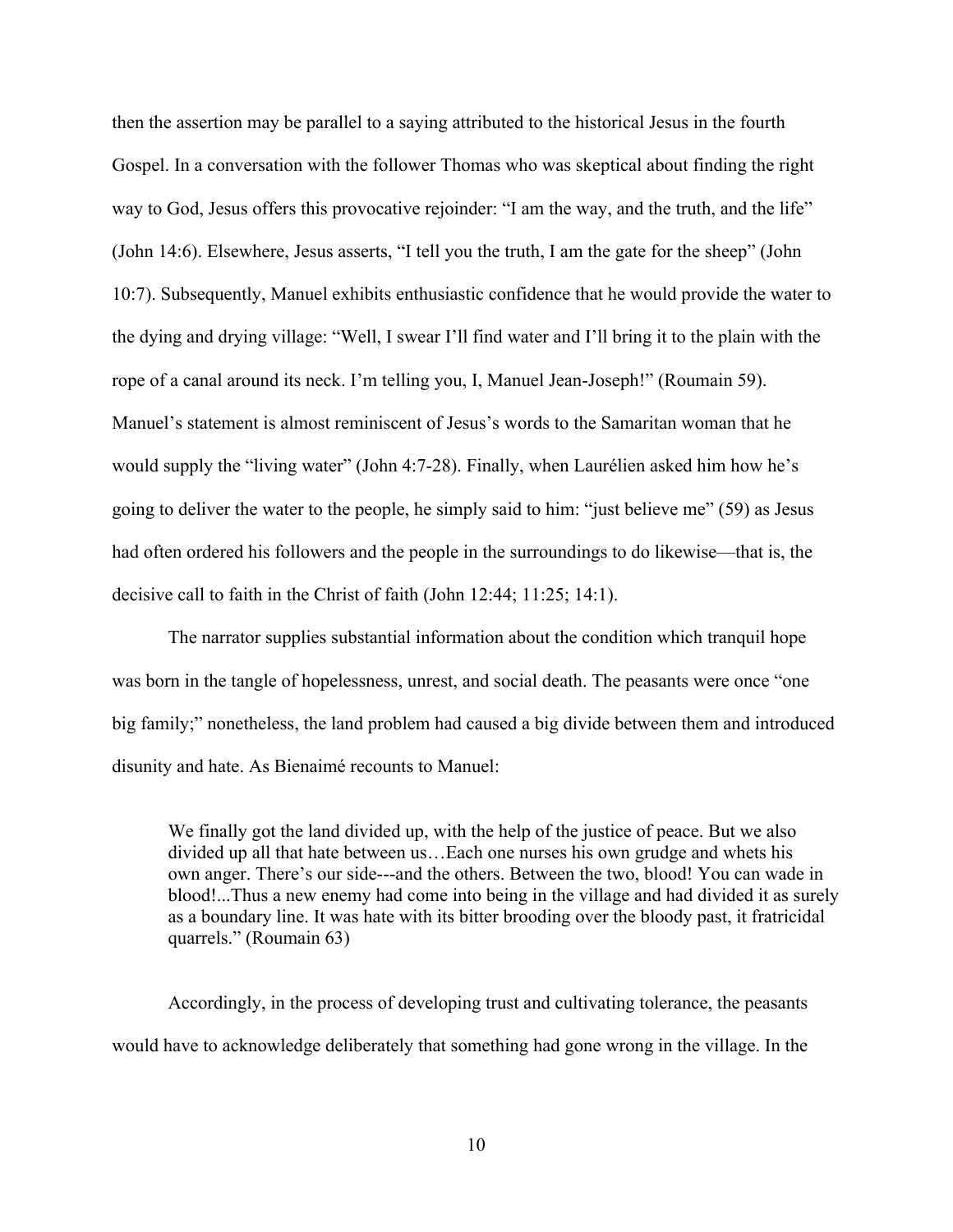same line of thought, they would have to confess to each other that darkness, brokenness and selfishness had reshaped and redefined the social interactions between them. The gist of *Masters of the Dew* is for the peasants to come to collective consciousness and to serve each other, and without each other they would not be able to enter into the life of compassion and communion with weaker peasants (Hauerwas & Vanier 90). Manuel's project of freedom would entail the imperative of "prophetic witness of weakness," to use a phrase from Hauerwas and Vanier. His ultimate goal is to make all things right in Fonds Rouge; this vision of the new life is rooted in the virtues of hope, faith, and forgiveness. Manuel wants to instill optimistic hope and embolden the people to perform small acts of kindness to each other toward the common good and social development. This is particularly evident in his speech to the gathering peasants which is designed to arouse collective consciousness:

We're miserable, that's true. But do you know why, brother? Because of our ignorance. We don't know yet what a force we are, what a single force—all the peasants, all the Negroes of plain and hill, all united. Some day, when we get wise to [do] that, we'll rise up from one end of the country to the other. Then we'll call a General Assembly of the Masters of the Dew, a great big *coumbite* [cooperate communal labor] of framers, and we'll clear out poverty and plant a new life. (Roumain 75)

Manuel's resolution is to salvage the condition of the peasants through his rhetoric of persuasion to the degree that they would be compelled to negotiate their differences and ideologies toward group collaboration and unity. For Manuel, social solidarity would orchestrate new forms of communal bond and engender new forms of social hope. Solidarity planted in hope and trust is palatable for group consciousness and cohesion. It is exactly to this end-goal that Manuel could draw a strategic plan to discovering the water for his people:

If he found water, everyone's help would be needed. It wouldn't be a small matter to bring it down to the plain. They would have to organize a great *coumbite* of all the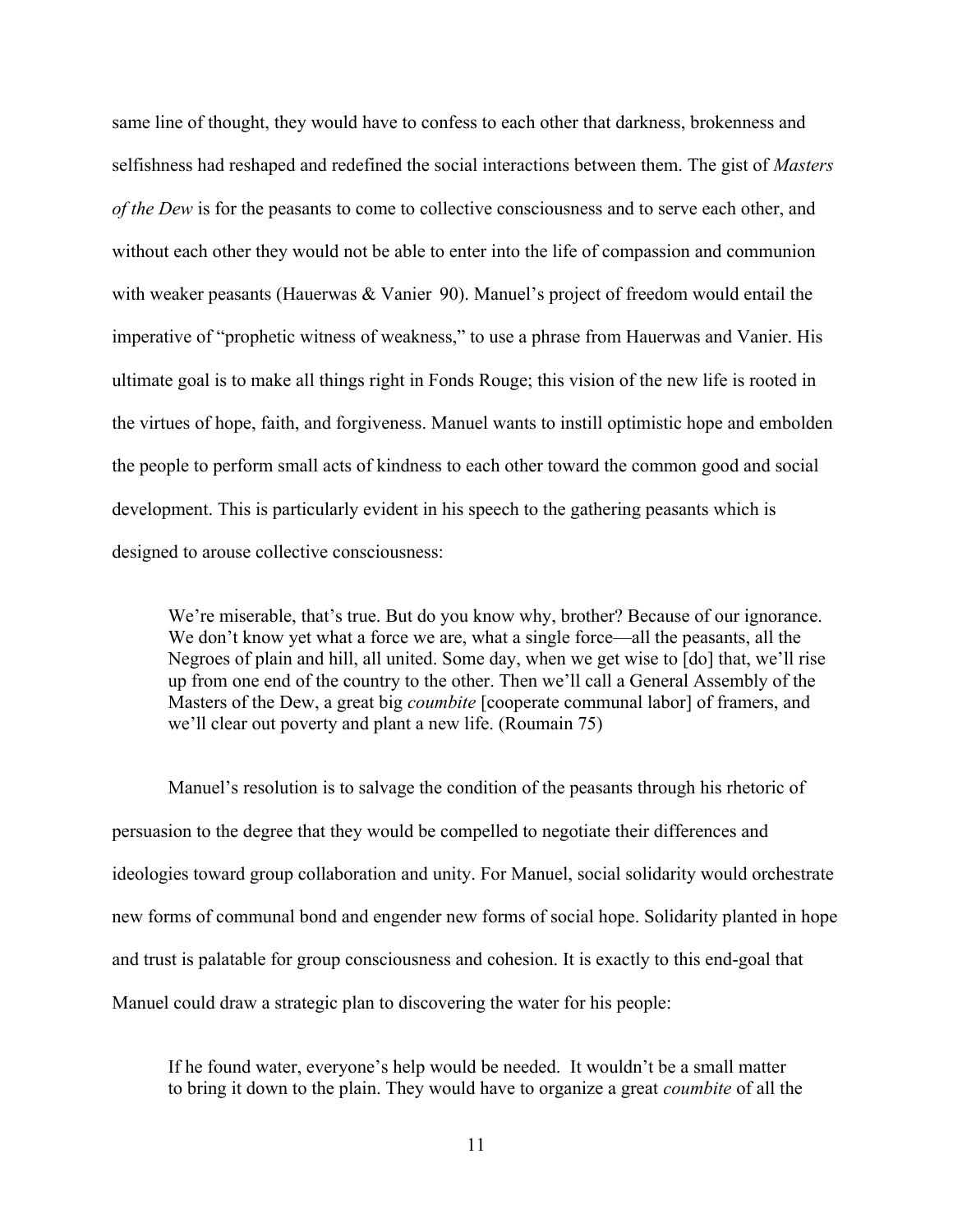peasants. Thus the water would bring them together again. Its cool breath would dispel the evil odor of spite and hatred. With the new plants, with the fruit-and corn-laden fields, the earth overflowing with simple fecund life, a brotherly community would be reborn. (80)

At this juncture in the conversation, I find Richard Rorty's theory of solidary important. In his seminal work, *Contingency, Irony, and Solidarity*, Richard Rorty articulates a plausible argument for building and promoting social hope and achieving social solidarity among individual citizens toward an effective democratic order and resourceful civil society, particularly in the North American context. In *Masters of the Dew*, Roumain sustains such as vision in the social context of Haiti's peasantry and the greater Haitian civil society within the communist notion of a global, urban proletariat. In Rorty as it is in Roumain, there is a rhetorical association between solidarity, ethnocentrism, and cosmopolitanism:

*We* have to start where *we* are–that is part of the force of Sellar's claim that we are under no obligations other than the "we-intentions" of the communities with which we identity. What takes the curse off this ethnocentrism is not that the largest such group is "humanity" or "all rational beings"--no one, I have been claiming, *can* make *that* identification–but, rather, that is the ethnocentrism of a "we" which is dedicated to enlarging itself, to creating an even larger and more variegated *ethnos.* It is the "we" of the people who have been brought us to distrust ethnocentrism. (198)

The emphasis on the subject pronoun "we" in Rorty as the archetypal collective is

analogous to Manuel's deployment of the following phrases: "we're miserable," "our ignorance"and"we don't know." I suggest that these statements are intended to communicate the common condition of life that bonds the people in Manuel's village. Rorty's project of human solidarity—as it is for Manuel and Fonds Rouge peasants—is something that individuals would have to create together because it involves collective effort, creative imagination and utopian sensibility. Rorty articulates the concept in this manner:

In my utopia, human solidarity would be seen not as a fact to be recognized by clearing away "prejudice" or burrowing down to previously hidden depths but, rather, as a goal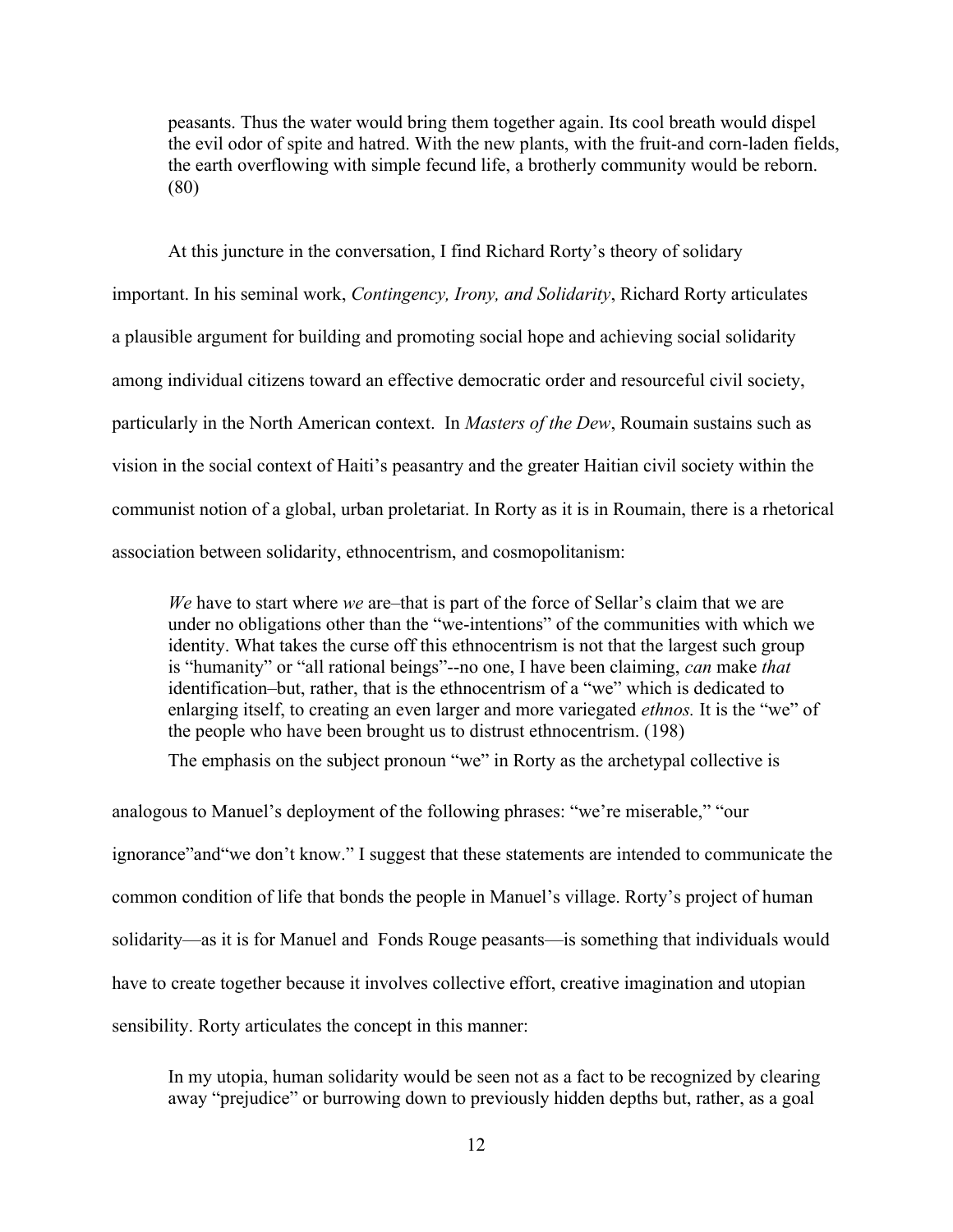to be achieved. It is to be achieved not by inquiry but by imagination, the imaginative ability to see strange people as fellow sufferers. Solidarity is not discovered by reflection but created. It is created by increasing our sensitivity to the particular details of the pain and humiliation of other, unfamiliar sorts of people different from ourselves… (xvi)

Manuel's pronouncement, "We'll clear out poverty and plant a new life," presupposes the imperative of communal solidarity, friendship, and the ethics of shared cooperation. As a consequence, he goes around from door to door conversing with peasants, making new acquaintances, renewing old relationships, and organizing the peasants together. He affirms the common humanity and the shared suffering that binds them. Manuel calls the inhabitants to outdo their egoistic ways. Clearly, he has introduced himself to the villagers at Fonds Rouge as a "charismatic" whose project entails public peace through his charismatic influence and leadership-authority.

Children were following him, fascinated by his great height. To them, he was the man who had crossed the sea, who had lived in the strange country of Cuba. He was crowned with a halo of mysteries and legends. Manuel caught one of them by the arm...He patted the boy's head that had been shaved with the bottom of a bottle. (Roumain 81)

Sociologist Max Weber explains that

Charisma is an irrational power of attracting other persons. A charismatic is dependent on the expectations, hopes and assent of the persons around him. Charisma always develops in interactions. Charisma is characterized by being able to gain direct influence without mediation and support from authorities, institutions and traditions that have already been recognized. (Theissen and Mertz 186)

Weber elaborates further on the concept:

The term "charisma" will be applied to a certain quality of an individual personality by Virtue of which he is considered extraordinary and treated as endowed with supernatural, superman, or at least specifically exceptional power and qualities. These are such are not accessible to the ordinary person, but are regarded as of divine origin or as exemplary, and on the basis of them the individual concerned is treated as a "leader"…It is recognition on the part of those subject to authority which is decisive for the validity of charisma. (186)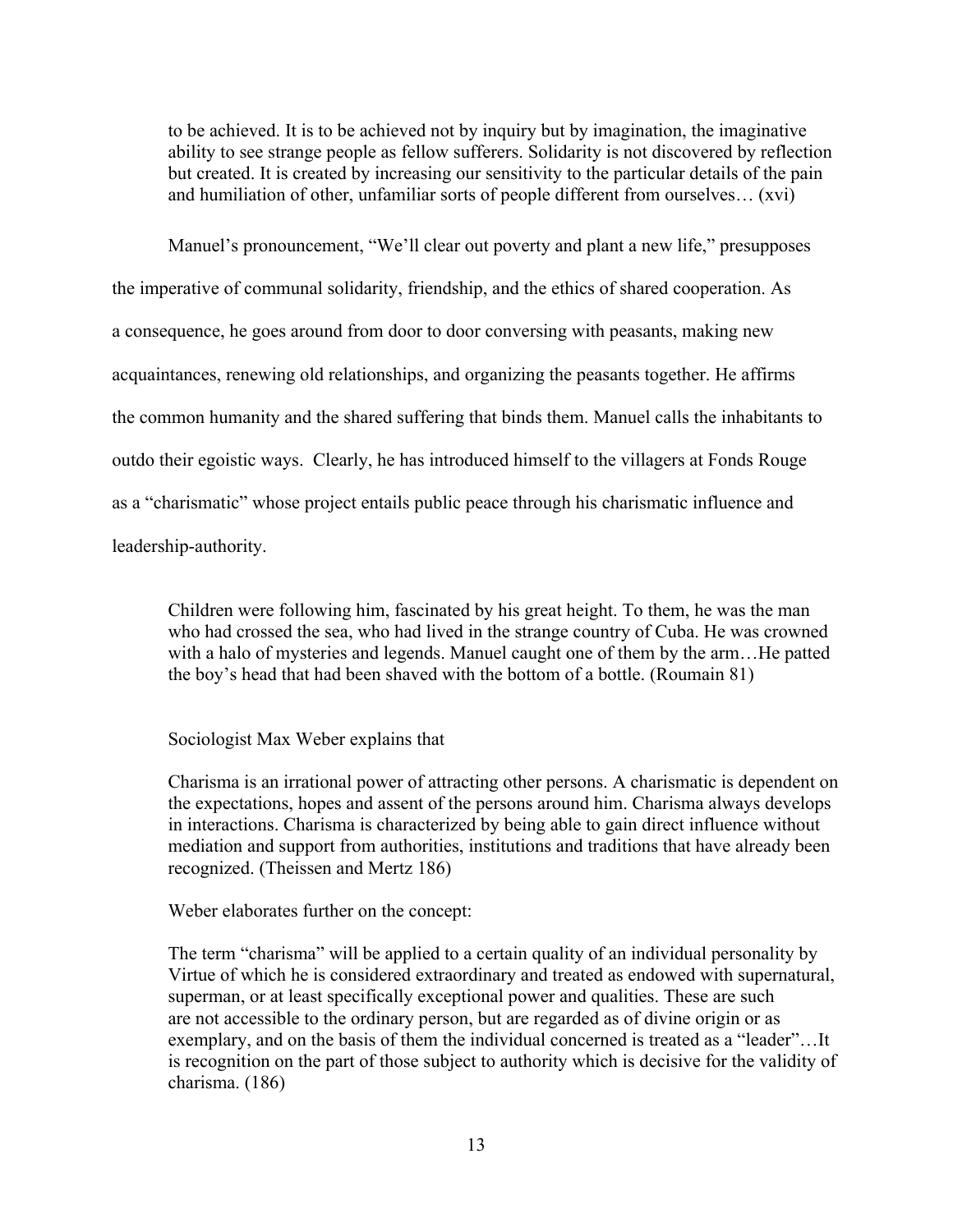As it will become evident in subsequent paragraphs, these defined attributes underscore Manuel's charismatic persona and performance and his considerable influence on the villagers. Manuel's charisma was evident in his relation to his family, to his friends, to the peasant community at Fonds Rouge, and even to those who opposed him. Manuel inspires hope first in the heart of his closest friend and fiancée, Annaise, who would eventually become an agent of hope and reconciliation in the community. In a delightful conversation between the two interlocutors, Manuel asks Annaise to trust him and to exercise confidence in his ability to solve the drought problem and alleviate the destructive poverty haunting the people. Manuel's messianic function can be observed in the articulated rhetoric of hope and renovation below:

[Annaise] "But what can we do? Arent' we helpless and with nobody to turn to when misfortune comes? It's just fate, that's all"

[Manuel] "No! As long as your arms are not lopped off and you're determined to fight. What you say, Anna, if the valley got all painted over, if one of the savanna the Guinea grass grew, high as a swollen river?"

"I'd say thanks for such good fortune."

"What would you say if the corn grew in the cool fields?"

"I'd say thanks for the blessing."

"Cant' you just see the clusters of millet, and those thieving blackbirds that we've got to chase away?

Can't you see the ears of corn?"

She closed her eyes. "Yes, I see."…

Can't you see the vegetables and the ripe fruit?"

"*Oui! Oui!"* [Yes! Yes!]

"You see all that wealth?"

She opened her eyes. "You've made me dream! What I see is poverty."

"Yes, that' what there could be, if there were only---what, Anna?"

"Rain. Not just a little drizzle—but big, thick, lasting rain!"…

"Suppose, Anna, suppose I discovered water? Suppose I brought it to our plain?" (Roumain 88-9)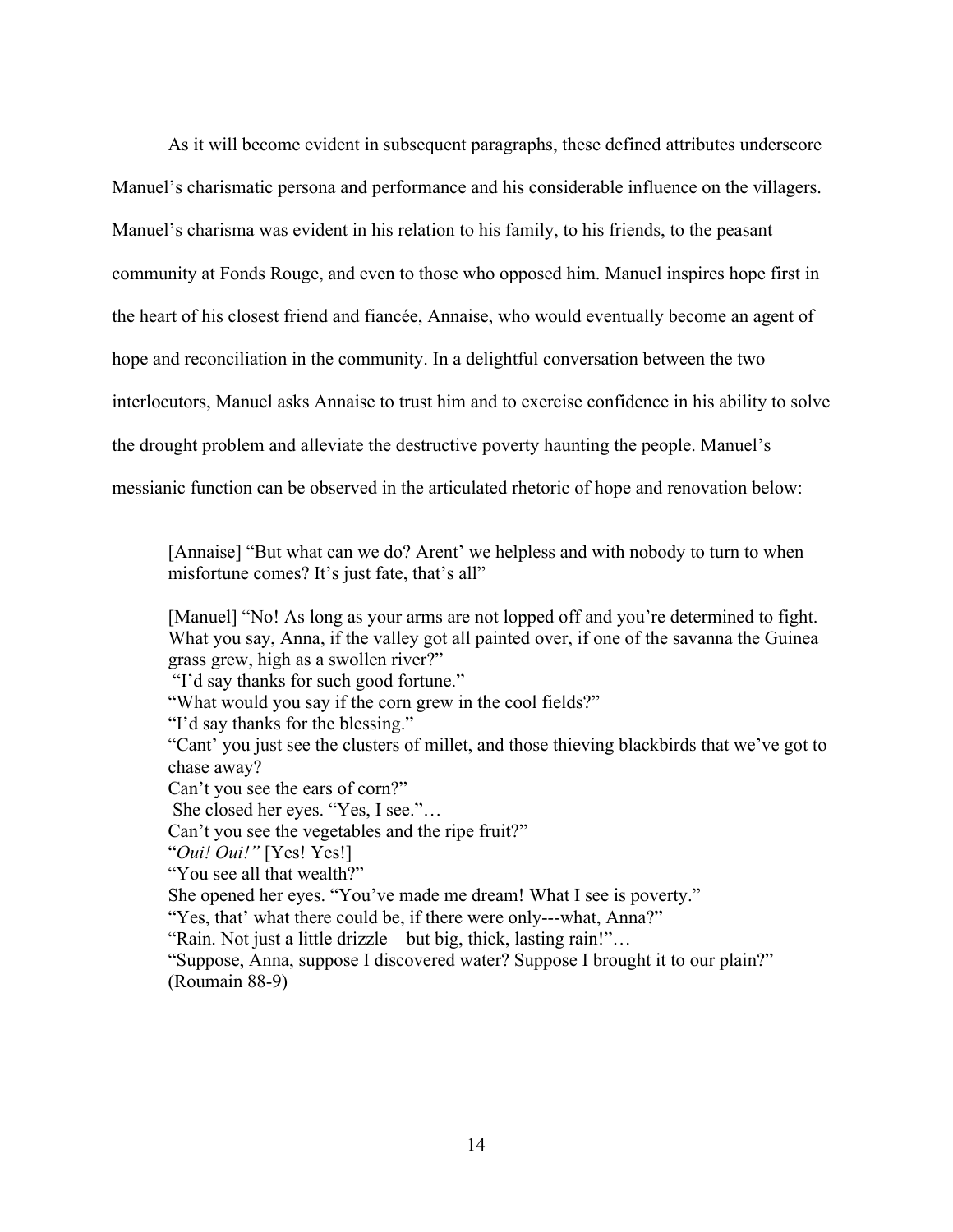The importance of this stimulating dialogue between these two conversational partners (Manuel and Annaise) is sustained by Manuel's rhetoric of hopefulness and his clarion call to Annaise to have hope both in him and in the promising future. Manuel presents himself as the embodiment of hope and the water which the peasants are earnestly seeking. Manuel also portrays himself as "the great enthusiast of hope," as this notion is amplified in the remaining part of the conversation. After his death, the effects of hope and faith would have paramount significance on Annaise to the point that she was actively publicizing Manuel's Gospel of hope and leading the peasants to the water springs. Manuel, having been swayed by the prospect of an emancipative life at Fonds Rouge, seeks to assure Annaise that hope would be vital in the establishment of the "new community of hope" there. It is the functional character of hope and its liberative potential in society that had also incited Manuel to march fearlessly toward a postdespair future.

Vincent Lloyd in his important work, *The Problem of Grace*, makes some noteworthy observations which connect the rhetoric of hope to the rhetoric of faith, which I find sufficiently relevant to our discussion here. According to Lloyd, the rhetoric of hope

convinces listeners to overlook the tragic. It smoothes over rough edges of social norms, disappearing apparent conflicts and filling in apparent gaps… The rhetoric of hope cultivates the virtue of faith. After all, the rhetoric of hope urges its audience to persevere in the face of the tragic. But this would be to misunderstand. The virtue of faith requires acknowledging the tragic. The rhetoric of hope persuades by eliding the tragic. The virtue of faith involves mourning, but the rhetoric of hope conjures an object which can never be lost. (75)

The quality of hope Manuel strives to impart in Annaise and the community at large is boundless and looks ahead to a new creation. Manuel speaks of a hope and "a faith in the future possibilities of moral humans, a faith which is hard to distinguish from love for, and hope for, the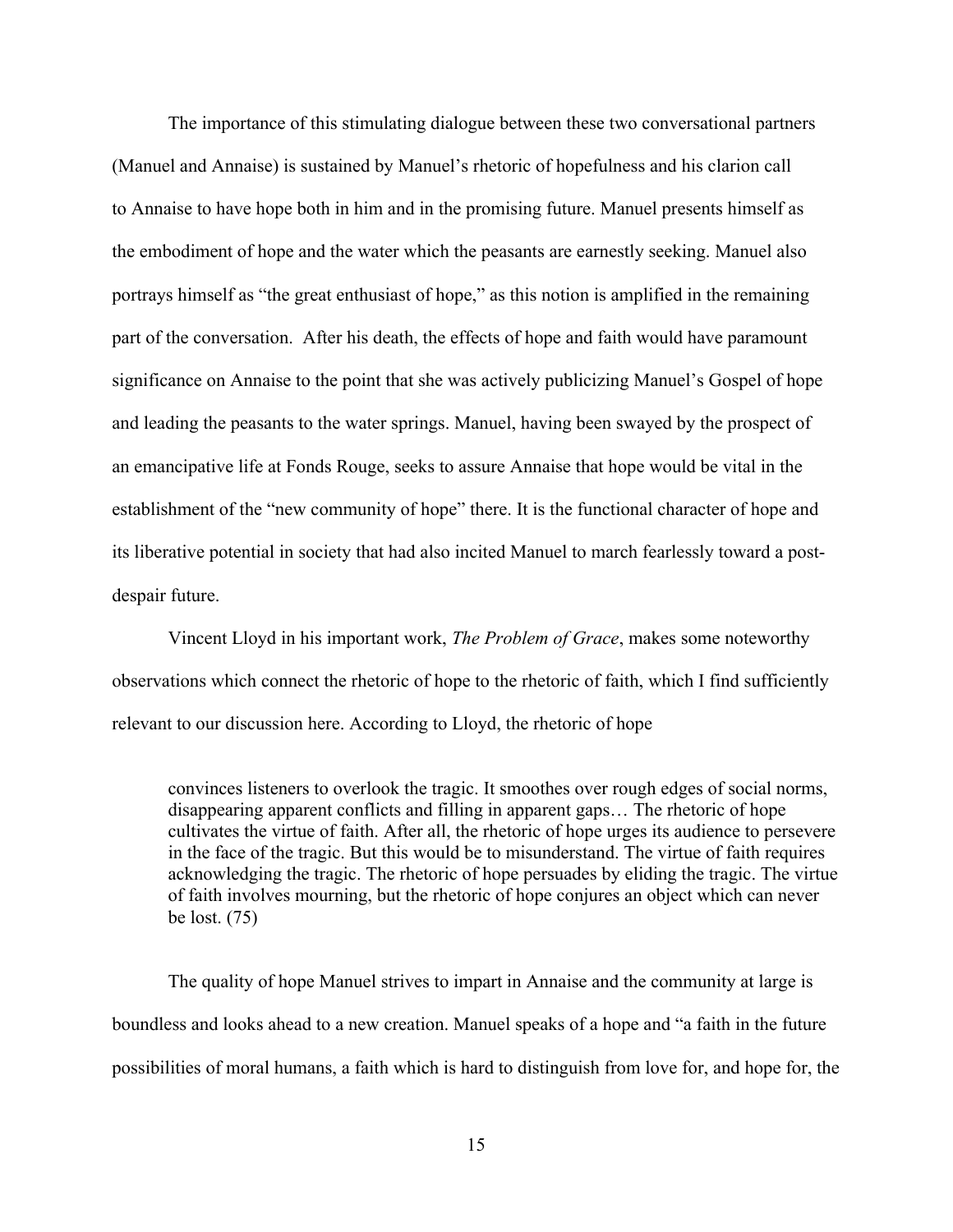human community" (76). Recognizing his messianic identity, Annaise believed that Manuel was the bearer of hope and instrumental to social betterment in the village:

She looked at him in amazement. "Could you do that, Manuel?" She gazed at each of his features with extraordinary intensity, as if, slowly, he had been revealed to her, as if she were recognized him for the first time. She said in a voice muffled by emotion, "Yes, you'll do it. You're the man who will find water. You'll be master of the springs, you'll walk through the dew in the midst of your growing things. I know you are right—and I know you are strong." (Roumain 89)

Manuel insures Annaise that he wouldn't be able to get the task done alone; the venture would require the individual collaboration of the entire community; and that "all peasants will have a part in it" (89). Manuel stresses that "if there's no reconciliation it won't work out" (89). The messianic consciousness of Manuel is further revealed when Annaise accompanies him to the springs. "She [Annaise] walked in the mysterious shade of the giant fig tree. 'That's the keeper of the water,' she whispered in a sort of sacred terror. 'He's the keeper of the water'" (117). Annaise consciously equates Manuel with the fig tree, an important insight that signals that the hero-savior was indeed "The keeper of the water" is both striking and significant for the climax of the story. Manuel is the personification of the very water which the villagers need. Annaise then asked: "Show me the water, Manuel" (118). Manuel moves on to dig in the soil and commands Annaise to "Look!" Immediately, "she knelt down and gestured 'I greet you, holy water!' I see it, she said…He was beside her" (118). Openly in this passage is the phenomenon of seeing and believing, which is closely tied as the causal effect of enduring hope and sustaining faith. And the news of great joy about Manuel finding the water was spreading rapidly throughout the village and beyond, "from mouth to mouth, from door to door, and... all over the country" (129).

16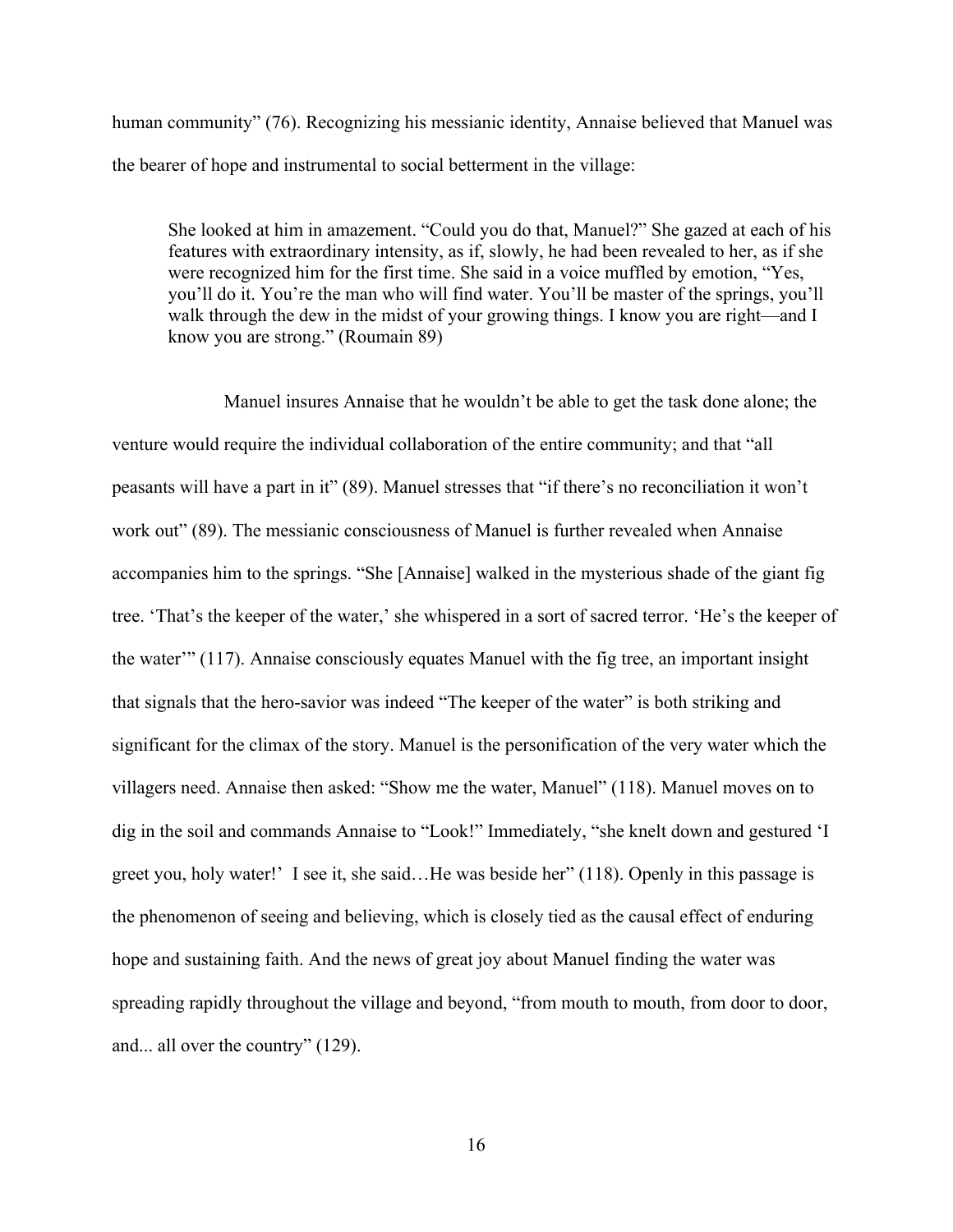Manuel's offering the promise of water to Annaise and eventually to the rest of the

villagers alludes to Jesus's presentation of himself as the well of living water to his disciples,

to the peasant communities in Galilee and its surroundings, and to the Samaritan woman.<sup>5</sup> As

the new community leader and "Chief," as the peasants reverently call him, Manuel directs the

people to step-by-step-instructions on how to retrieve and safeguard the water springs:

Now, we've got to do first is plant a row of poles close together to hold the soil, because if we begin digging in the basin, it will be just cracking a pitcher—the water will flood in all directions. Afterward, we'll dig the main canal down through the plain past the acacias, and in every little field each one of us will have his own ditch for his own irrigation. When the main canal and the others are ready, we'll open up the basin. It would be a good idea to appoint a trustee, too, somebody that all the peasants believe in, to distribute the water according to what each peasant needs. You see, it's a big job. (Roumain 123) He continues:

Let's lend each other a hand. I come to propose peace and reconciliation. What do any of us gain in being enemies? If you want an answer, look at your children! Look at your growing things—death is on them. Misery and desolation ravage Fonds Rouge. So let your better judgment have a voice. Yes, blood has been shed, I know, but water will wash the blood away. (124)

For Manuel, communal cooperation is a critical and necessary element for his vision of social betterment, human flourishing, and collective anticipation. He also accentuates the need for forgiveness as "a central part of deliverance from evil" in the community (Wright 135). Like Jesus in the Gospel stories, Manuel had stated that he had come to bring peace and reconciliation.

<sup>&</sup>lt;sup>5</sup> According to John 7:37-38, "Jesus stood up and cried out, 'If anyone thirsts, let him comes to me and drink. Whoever believes in me, as the Scripture has said, 'Out of his heart will flow rivers of living water." And in the same manner as it is recorded in John 4:10 that Jesus offers the "living water" to the adulterous Samaritan woman: "Everyone who drinks of this water will be thirsty again, but whoever drinks of the water that I will give him will never be thirsty forever. The water that I will give him will become in him a spring of water welling up to eternal life."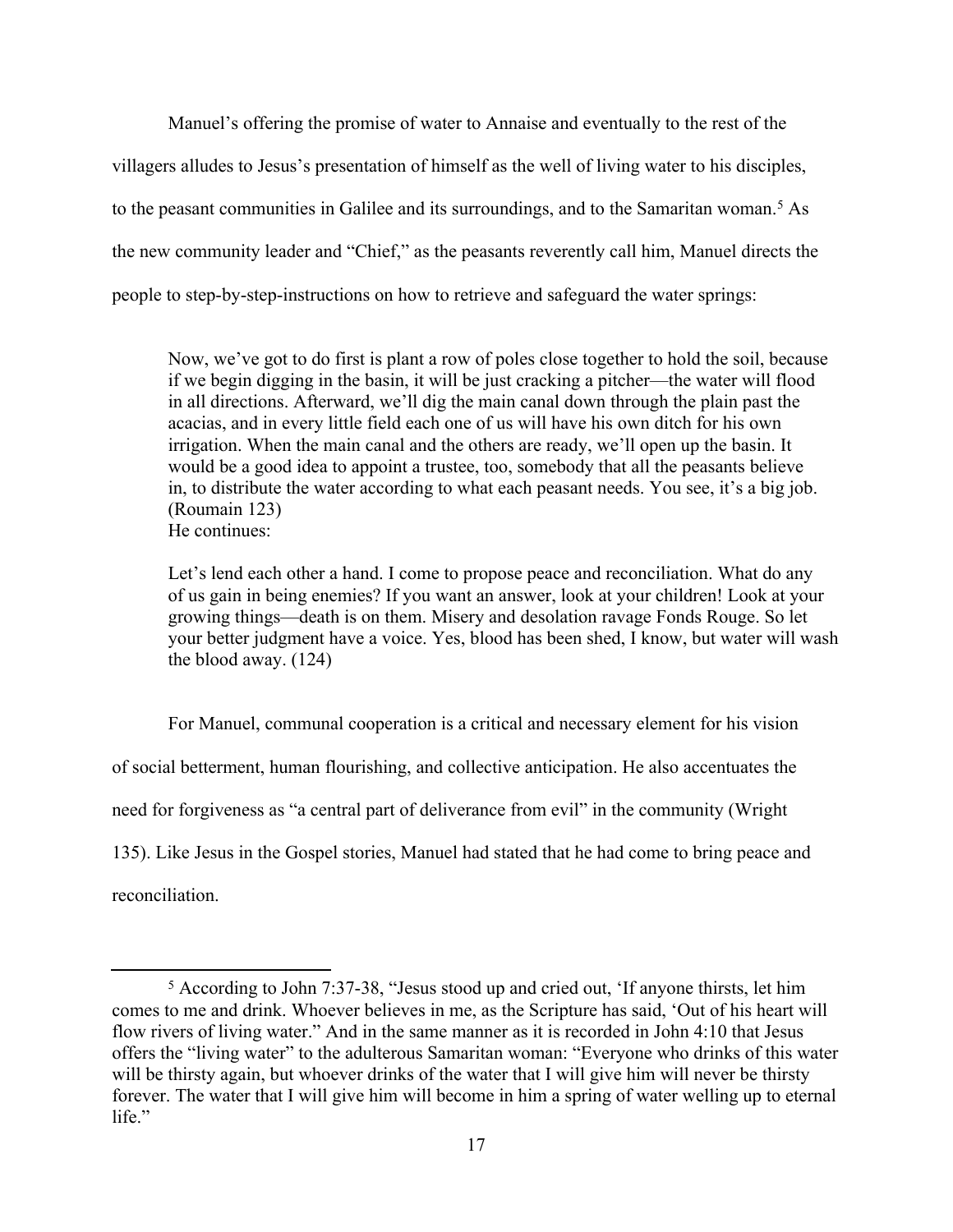The call to be one is reiterated in Manuel's memorable words: "There's only one way to save ourselves—only one, not two. It's for us to make again one good family of peasants, to call together again in the name of brother to brother our union of tillers of the soil, to share our pain and our labor between comrades and comrades…." (Roumain 124). The character Manuel referenced here and above is nothing less than a revealer of a transcendent message which calls for special understanding and wisdom. This particular understanding is the decisive act which would bring about communal love, acceptance, and equality (Theissen and Mertz 33). He knows that reconciliation is a long and fragile journey, and it would constantly involve the bridging of diverse worlds (Katongole and Rice 11-19). Yet, his program of reconciliation makes a claim on the life of every person and every peasant at Fonds Rouge because the way things are is not the way they have to be. "Reconciliation is not a 'solution' or an end product, but a process and an ongoing search" (18-9).

Manuel articulates the rhetoric of reconciliation and redemption with greater emphasis on communal love and reciprocity:

For a long time Fonds Rouge has had a rotten smell. Hate poisons a person's breath. It's like a stagnant pool of green mud, of cooked bile, of spoiled, rancid, mortifying souls. But now that water's going to irrigate the plain, that it's going to flow in the fields, he who was an enemy will become a friend. He who was apart will unite, and peasants will no longer act like mad dogs to other peasants. Each man will recognize his equal, his likeness, and his neighbor. (Roumain 125-6)

His humanism is an invitation to make an urgent existential decision, which is at the crossroad of death and life, turmoil and peace, suffering and redemption. As a forerunner and ideologist of communism, he presses upon the peasants to transcend themselves and their egregious ideologies and destructive actions (Theissen and Mertz 2). In response, the peasant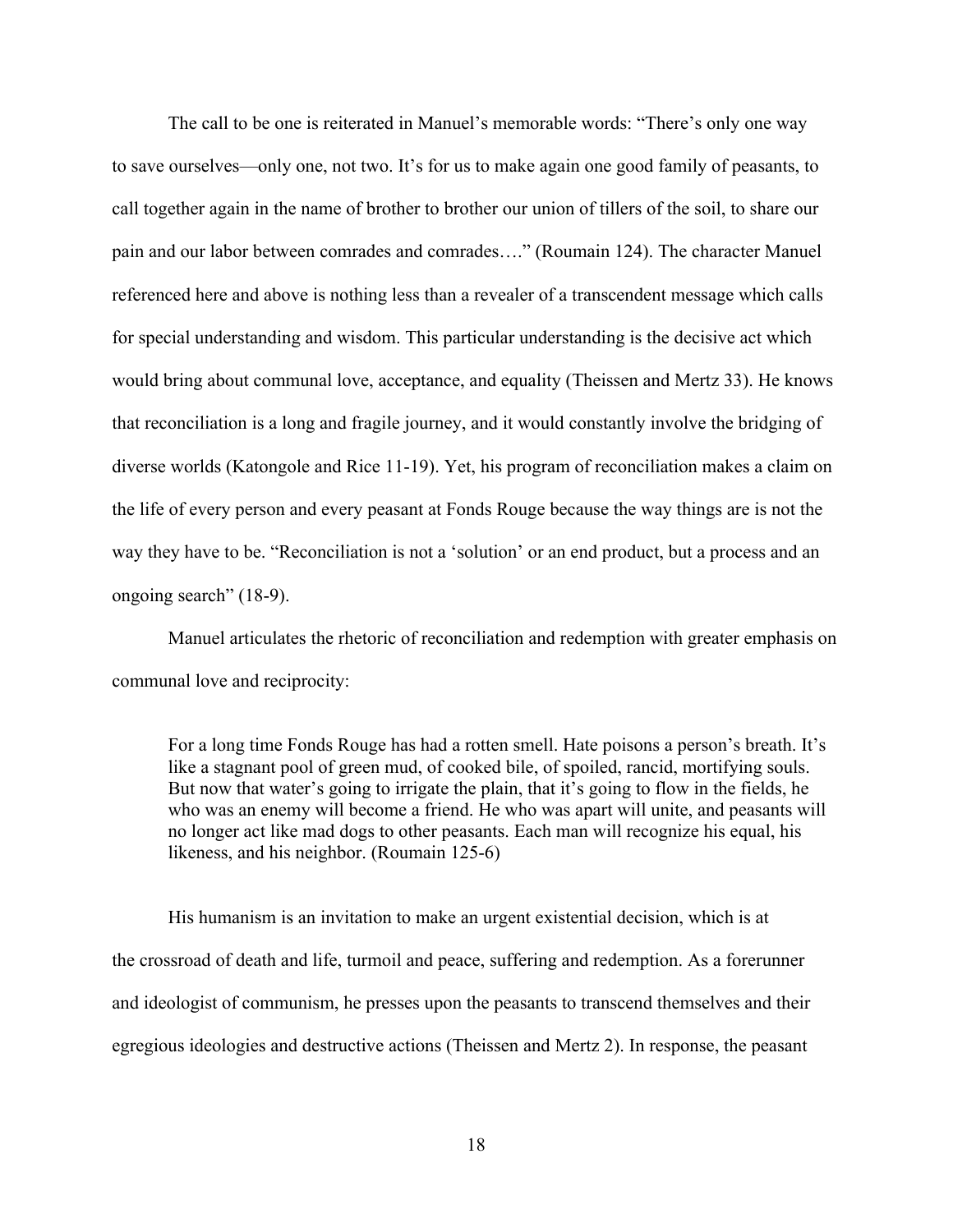Laurelien quickly interprets Manuel's words as "the living truth," (Roumain 126) as Peter once said to Jesus, "You have the words of eternal life" (John 6:68). If Jesus is the Wisdom of God to his followers, then Manuel is the Sophia of Fonds Rouge to his people. He is the ultimate revealer of truth to the community and holds the key to communal gnosis and understanding**.**  Manuel's true identity is disclosed through his words; his truth is even more indestructible as we are informed of his untimely death: "He died in the bloom of his youth" (Roumain 177; Dash 79).

 It is good to mention here not every peasant had walked the path of reconciliation nor every individual in the village sought to work out Manuel's proposal of this new way of living and thinking. For example, Manuel's own father, Bienaime, was reluctant at first to embark on the road of harmony and unity. In the same way, other peasants such as the notorious family Sauveur-Dorsica actively opposed Manuel. Some peasants even conspired to put him to death because they perceived him to be "a bad character, a dangerous Negro, who spoke words of rebellion to the peasants" (Roumain 140). Here, the author is probably alluding to a specific event in the life of the historical Jesus. In his judgment before Pilate, Jesus was called a rebel and the people accused him for inciting revolts against the Roman Empire.<sup>6</sup>

Manuel has not only conceived himself as the community's peasant-Messiah and redeemer, he has so disclosed himself in such a way to the people. In fact, he predicted that he would to die vicariously "so that life was soon to have a rebirth at Fonds Rouge" (140). We soon

<sup>&</sup>lt;sup>6</sup> Recently, some biblical and postcolonial religious scholars have written generously on the idea that Jesus was a radical anti-imperialist and social activist: John Dominic Crossan, *Jesus: A Revolutionary Bibliography* (New York: HarperOne, 1994); Richard A. Horsley, *Jesus and Empire: The Kingdom of God and the New World Disorder* (Minneapolis: Fortress Press, 2002); William R. Herzog II, *Jesus, Justice and the Reign of God: A Ministry of Liberation* (Louisville: Westminster John Knox Press, 1999); Wonhee Anne Joh, *Heart of the Cross: A Postcolonial Christology* (Louisville: Westminster John Knox Press, 2006); Joerg Rieger, *Christ & Empire: From Paul to Postcolonial Times* (Minneapolis: Augsburg Fortress Publishers, 2007)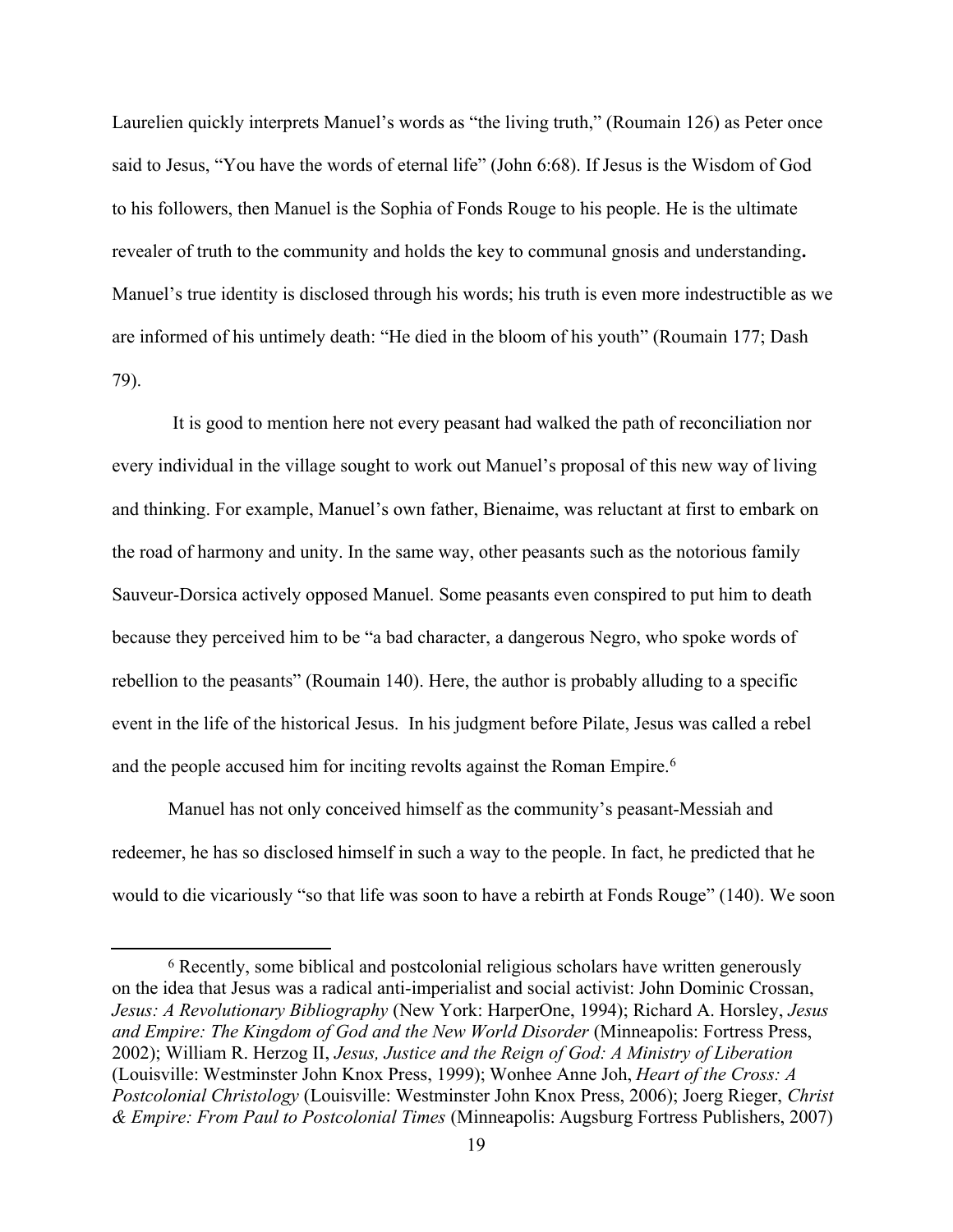learn in the story of his premature death. Roumain's description of Manuel's death is vivid and full of biblical allusions and parallel to the sufferings and passion of Christ. After a successful meeting with his friend Larivoire in which they discussed how to gather the community to bring the water down in the village, Manuel was violently attacked with a deadly blow by an enemy of peace and reconciliation:

A crackle of crushed grass made him turn around. He had not time to parry the blow. A shadow danced before him, then struck again. The taste of blood rose in his mouth he staggered and fell. His torch went out…A sharp pain nailed him to the ground…He succeeded in raising up on his elbows to drag himself a little way. He was too weak to cry for help…his side and shoulder pierced by dagger thrusts…Two small black wounds pierced his side and his back. (152,155)

With his hands outstretched like a blind man feeling his way through the darkness, he crossed the road, but his foot slipped in the ditch and he fell. Clawing at thistles and weeds with his fingernails, he crawled to the fence, and stood up again in an effort of desperate determination…with his arm he caught hold of a post, but his weight pulled him down and he rolled to the ground. (154)

The passages above which serve as a passion narrative in the novel unmistakably expose that Manuel's sufferings led to his decease in the same manner Jesus had suffered a vicious death at Golgotha. Like Jesus, Manuel was severely wounded and pierced on his sides. The narrator reports Manuel was unable to escape this brutal and slow death even as he managed himself to get home in "terrible pain through his wounds" and to die at the hands of his bemoaned mother (154). Without delay, he charges his mother to "Go see Larivoire. Tell him the will of my blood that's been shed—reconciliation—reconciliation so that life can start all over again, so that day can break on the dew" (158). Manuel forbids his mother not to seek his revenge because the cycle of internal violence will not end and the water, which is a catalyst for hope, peace, and unity, will be lost: "If you send word to Hilarion [the sheriff], then that old Sauveur-Dorisca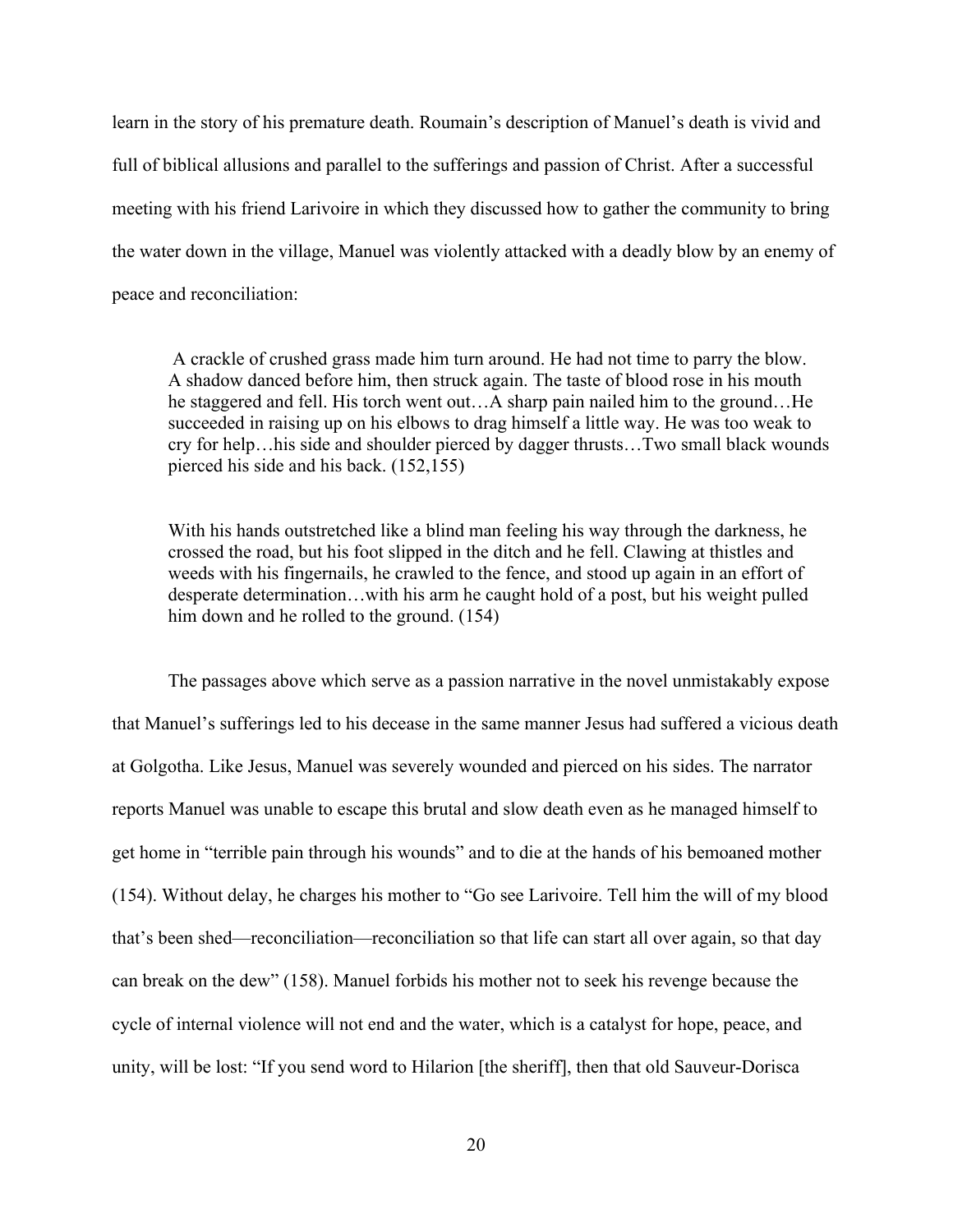story will start all over again—hate and revenge will live on among the peasants. The water will be lost" (158). In an indirect way, Manuel's words to the mother who wants justice for his dying son are redolent of Jesus's mandate to Peter to put his sword down and not to seek retaliation when he was attacked and seized by a group of Roman soldiers.<sup>7</sup> C. S. Lewis is supportive here that human beings are imperfect creatures who must be improved and individuals who must also lay down their arms (88).

 Reconciliation as a project of collective effort and human solidarity with greater possibilities for social improvement and liberation at Fonds Rouge describes unequivocally the messianic function of Manuel. On one hand, the peasants could not have imagined nor have they either conceived that restoration and redemption would cost the innocent life and the shed blood of their hero-peasant, Manuel Jean-Joseph. On the other hand, Manuel had predicted his own death as well as insisted that the entire community needed mutual forbearance and reciprocal forgiveness in order to be healed and liberated holistically from their misery. This suffering community that was devastated, alienated, and split by mutual abhorrence and internal strife needed to be fixed, and that reconciliation was the right goal in human conflict resulting in the gift of peace and the promise of harmony (Katongole and Rice 23-5).

Manuel, whose name means "God with us," had assumed the position of servant leadership and the personification of God's presence in the midst of the people at the Fonds Rouge. His definitive blueprint was not so much to assist the peasants finding the water—as this was a vital issue in the village—rather to create a new community of freedom and wholeness. Manuel's messianism and social meaning is summarized in this phrase: He is the Fonds Rouge

<sup>7</sup> Matthew 26:50-52 reads, "Then they came up and laid hands on Jesus and seized him. And behold, one of those who were with Jesus stretched out his hand and drew his sword and struck the servant of the high priest and cut off his ear. Then Jesus said to him, 'Put your sword back into its place. For all who take the sword will perish by the sword."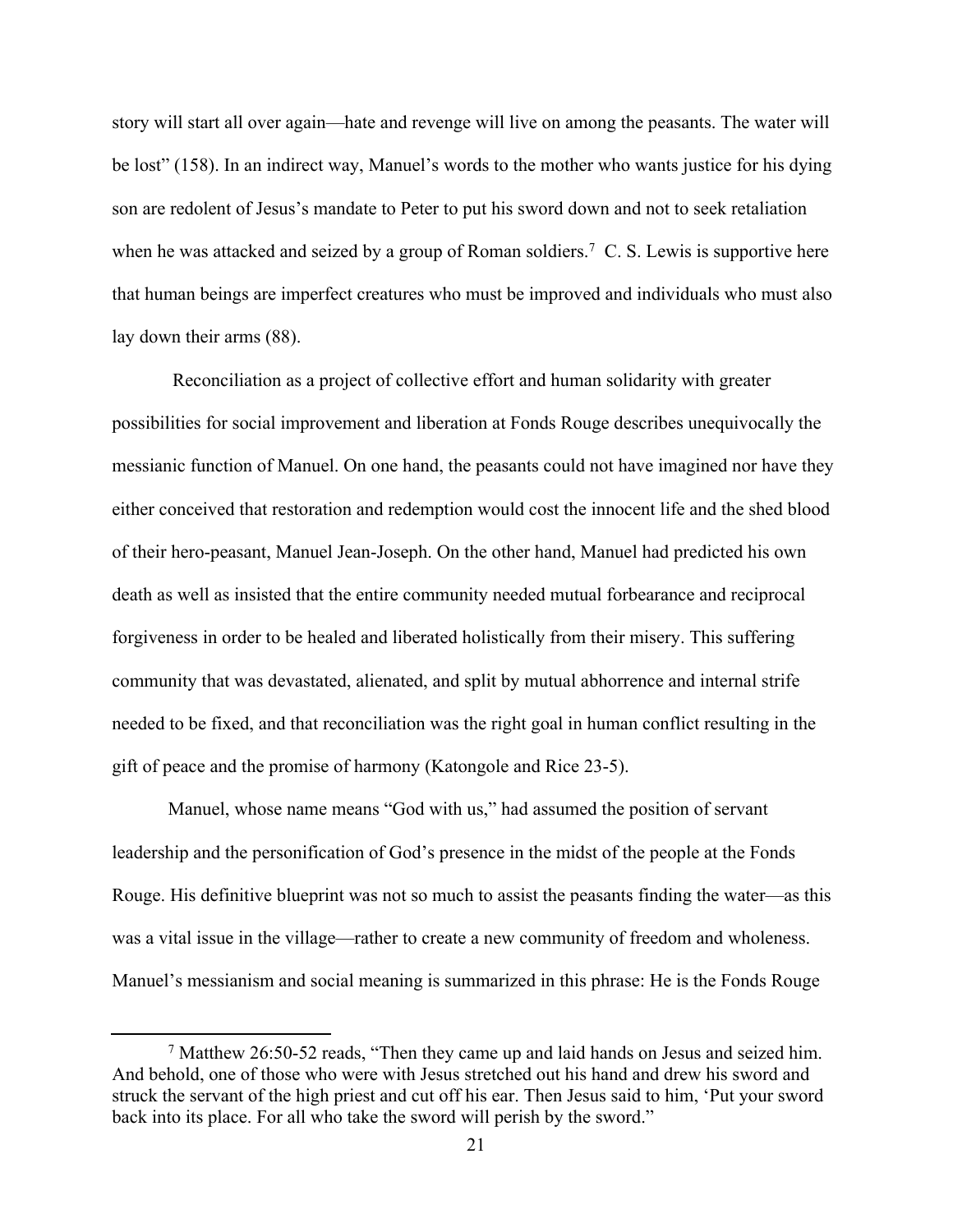peasant who had returned from Cuba to his native land to save his people and to effect social change in their midst through a violent and substitutionary death.

## III. **Manuel or Jesus Remembered? The Rhetoric of Redemption and The Theological Meaning of Manuel's Death**

The language of sacrifice is pervasive in *Masters of the Dew*. It bears great theological significance as it sheds light on the character and activism of the novel's protagonist. Manuel is metaphorically presented as the scapegoat of the community and as a symbolic sacrifice in the unfolding story. On a comparative level, Manuel like Jesus was seen as a threat to communal peace and unity to the Fonds Rouge peasants; and like Jesus, he was hated without a cause. From the perspective of the novelist, Manuel was an innocent victim who had chosen to give his life willingly for the restoration of his people. We shall now turn to the theory of scapegoating articulated by French literary critic and philosopher René Girard in *Violence and the Sacred* to help us gain some insights about the sacrifice language and to demask the scapegoating mechanism in the novel.

In the excellent text mentioned above, Girard advances the idea that the central role of the four Gospels was to "demask the mechanism of scapegoating" (Volk 292). He posits that the Gospel accounts were written from the perspective of the victim and thus presented Jesus (the prototype victim) as a scapegoat. Girard has not only commented on the theological sense of Jesus's death as a sacrifice for his people but also on the social implications of his death, which he understands is vitally important to our understanding of the relationship between the sacrificial victim and the community, and the social order and violence at that time. He explains that "[T] he violence of the cultural order is revealed in the Gospels…and the cultural order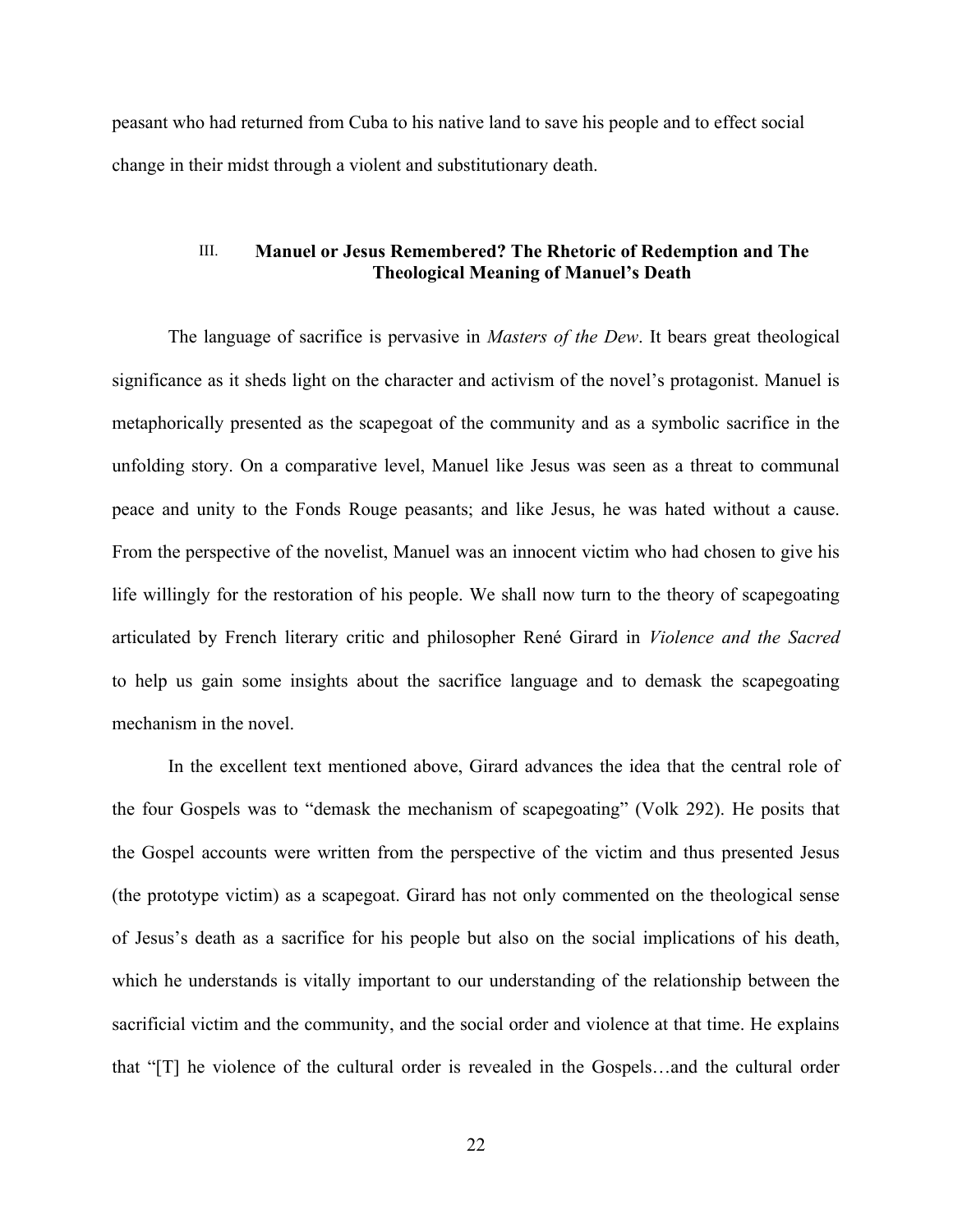cannot survive such a revelation" (Vanhoozer,"The Atonement" 387). He declares deliberately that the goal of Jesus's sacrificial death was "to be rid of violence, the violence of just retribution" (387). He moves on to describe the phenomenon of sacrifice in primitive cultures.

Girard remarks that in primitive societies "sacrifice plays a very real role…and the problem of substitution concerns the entire community. The victim is not a substitution for some particularly endangered individual, nor is it offered up to some individual of particularly bloodthirsty temperament. Rather, it is a substitute for all the members of the community" (8). Girard also contends that the social function of sacrifice is the restoration of peace and harmony in the community: "The purpose of the sacrifice is to restore harmony to the community, to reinforce the social fabric" (8). He also adds that sacrifice aims at quelling violence within the community and preventing conflict from erupting (14, 42). Sacrifice not only conceals but also reveals (22).

*Masters of the Dew* has not only reported that violence or enmity was intrinsic to the Fonds Rouge life but it has also shaped social exchanges and dynamics between the peasants. As Manuel reminds the peasants, "For a long time Funds Rouge has had a rotten smell. Hate poisons a person's breath. It's like a stagnant pool of green mud, of cooked bile, of spoiled, rancid, mortifying fouls" (Roumain 125-6). He strongly believes—as a solution to the communal conundrum—that "The only way out of this situation is to make up" (125). Manuel will be the substitutionary atonement of the people in order to effect real social changes.

Furthermore, Girard holds that because social conflict and violence are inherent to the origin of every culture and every religion therefore the economy of sacrifice is at the heart of every "ethical" religion and the symbiotic solution to the problem of evil (Vanhoozer,"The Atonement" 384-5). He advances the controversial claim that "The dark secret of civilization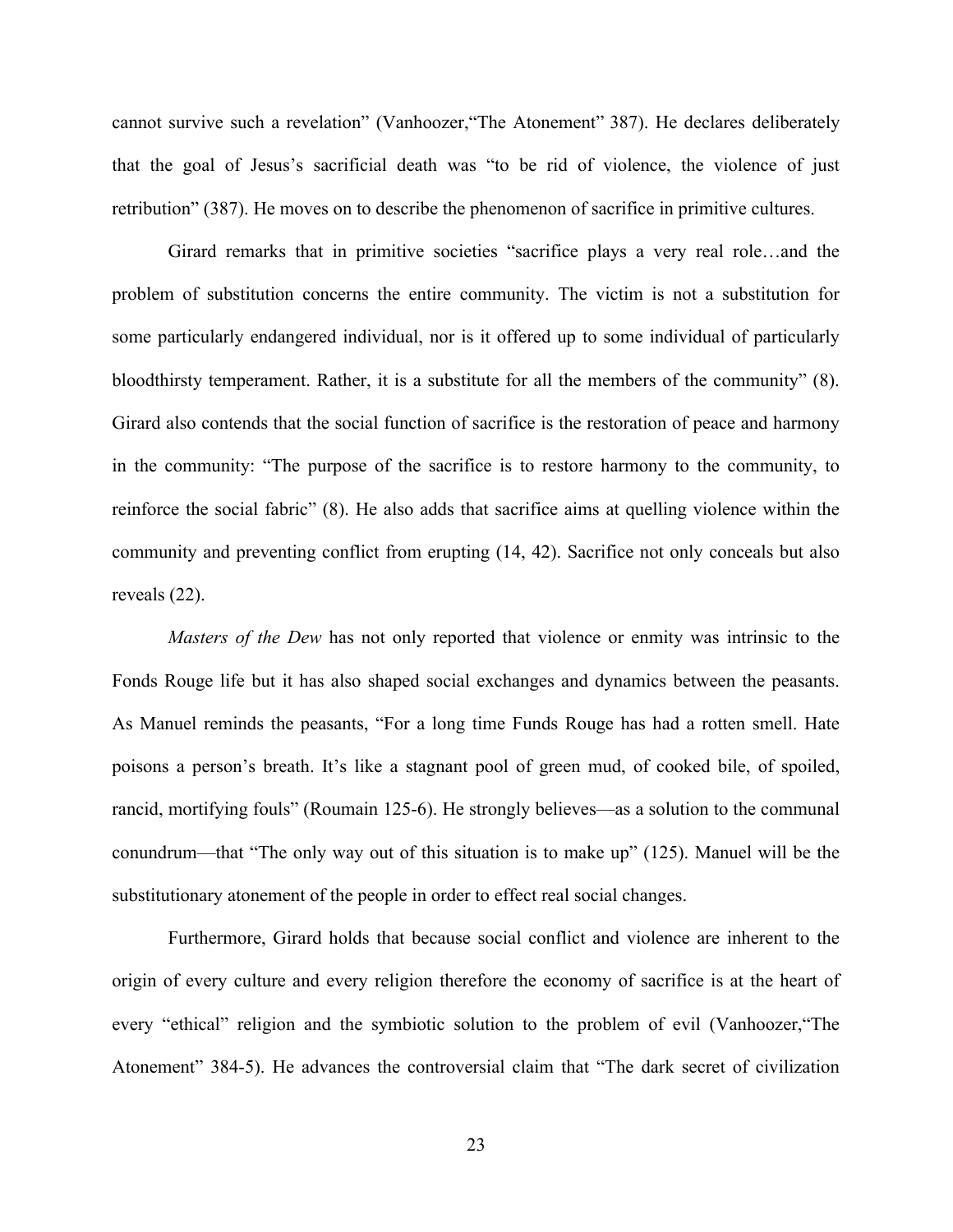is that society and religion alike are founded on collective violence" (384). He goes on to expound on the nature of sacrifice and clarify further that sacrifice is "an institution essentially if not entirely symbolic...Because the victim is sacred, it is criminal to kill him—but the victim is sacred only because he is to be killed" (Girard 1). In the next chapters in the book, Girard expands on the relationship between the surrogate victim and violence. While the function of sacrifice requires a surrogate victim, in ritual sacrifice the victim, when actually put to death, diverts violence from its forbidden objectives within the community (101).

Girard puts forth the idea that—since sacrifice is a communal institution—if the substitution is seen "in terms of individual psychological mechanisms" then it provides an inadequate picture of the process (101). In other words, the victim dies vicariously as a martyr for the welfare of the community. This is exactly the sustaining argument of the four Gospels and the rest of the New Testament corpus that Jesus suffered a redemptive death for the salvation of all peoples. (Whether Christological salvation becomes a practical reality in people's lives is beyond the scope of this study.) In a similar fashion, Jacques Roumain in *Masters of the Dew* enunciates a comparable theological point that Manuel's death was a ransom for the peace and reconciliation of the people at Fonds Rouge.

Girard further explains that

the ritual victim is never substituted for some particular member of the community or even for the community as a whole: it is always substituted for the surrogate victim. As this victim itself serves as a substitute for all the members of the community, the sacrificial substitution does indeed play the role that we have attributed to it, protecting all the members of the community from their respective violence—but always through the intermediary of the surrogate victim. (102)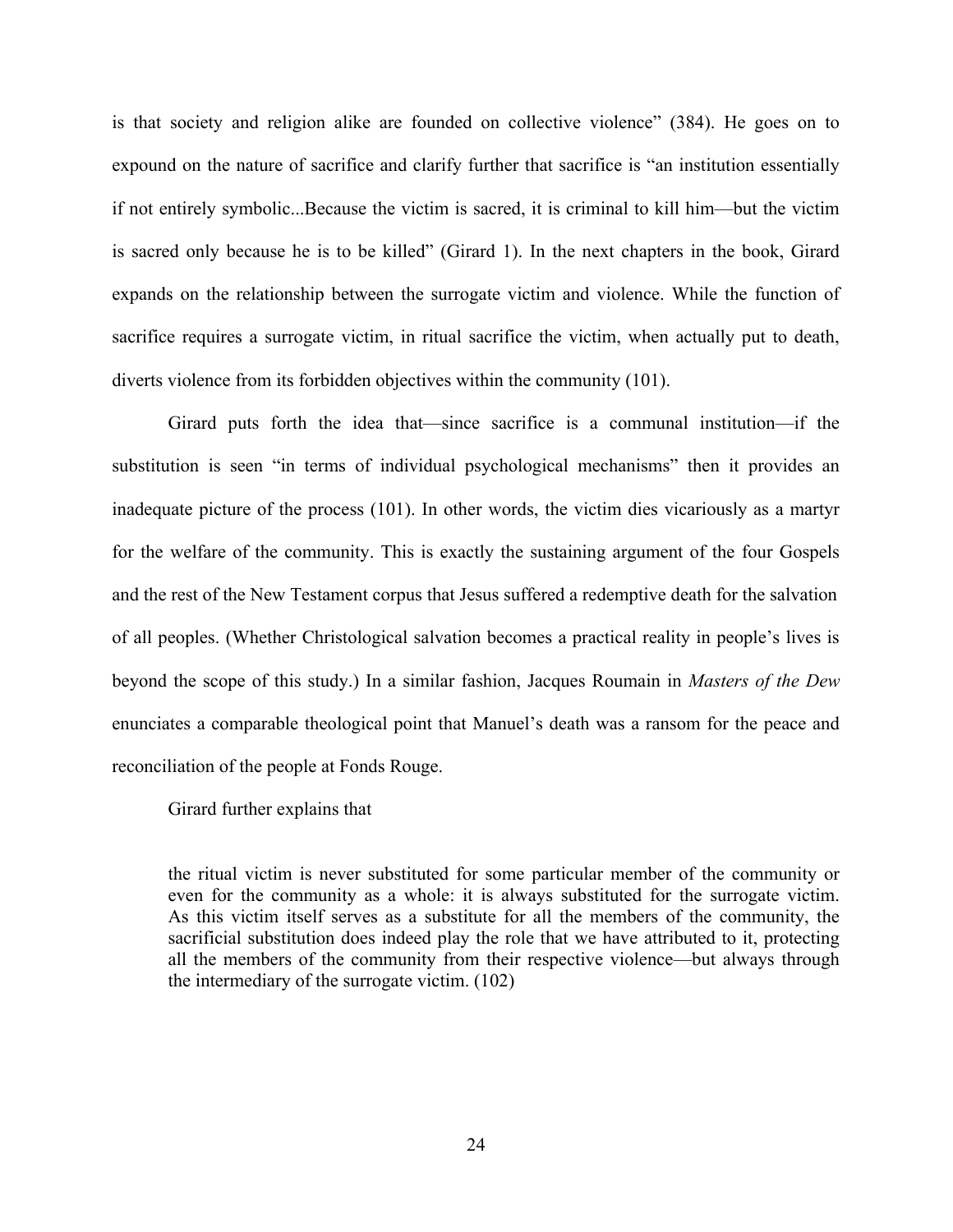He notes elsewhere that the perfect victim as a marginal figure whose death "does not automatically entail an act of vengeance" can be subject to violence without fear of reprisal by some segment of the given community (Vanhoozer, "The Atonement" 384). At Manuel's funeral and then burial, the peasants sang together this canticle, showing that Manuel was seen as the scapegoat of the community: "The chant rose sadly from the heart of the night: '*By what excessive kindness Thou hast taken upon Thyself the weight of our crimes. Thou has suffered cruel death to save us from death*" (Roumain 166)*.* The people at Fonds Rouge had reasoned that Manuel had symbolically borne upon his body "their crimes." He had given himself up freely for their cause. And this vicarious event is interpreted as an exceptionally loving act.

It is noteworthy to highlight here that the notion of the "sacrificial atonement" had had a profound theological import on early Christian literature in First-century Rome as Jesus's followers construed his death in an analogous way. The author of 1 Peter pronounces that "Christ also suffered for you…He himself bore our sins in his body on the cross…for by his wounds you were healed" (1 Peter 2:21, 24). The Gospel of Mark in particular comments on the effects of Jesus's sacrificial death and links it to the idea of servant leadership. As Jesus reflects critically on the implication of being a committed servant to the people, he speaks prophetically that "For even the Son of Man came not to be served but to serve, and to give his life as a ransom for many" (Mark 10:45).<sup>8</sup> Manuel's death is seen redemptively to take away the crimes or wrongdoings of his people, that is, their sins, and to liberate their conscience of any guilt. The ultimate meaning of Manuel's death and that of Jesus is the deliverance of their people.

The other theological motif that is painted in the story is that Manuel had suffered a violent death parallel to Jesus's expiration as witnessed in New Testament's atonement language.

<sup>8</sup> The concept of redemption in reference to Christ's substitutional death is further developed in Ephesians 1:7; Romans 3:24; Hebrews 9:12.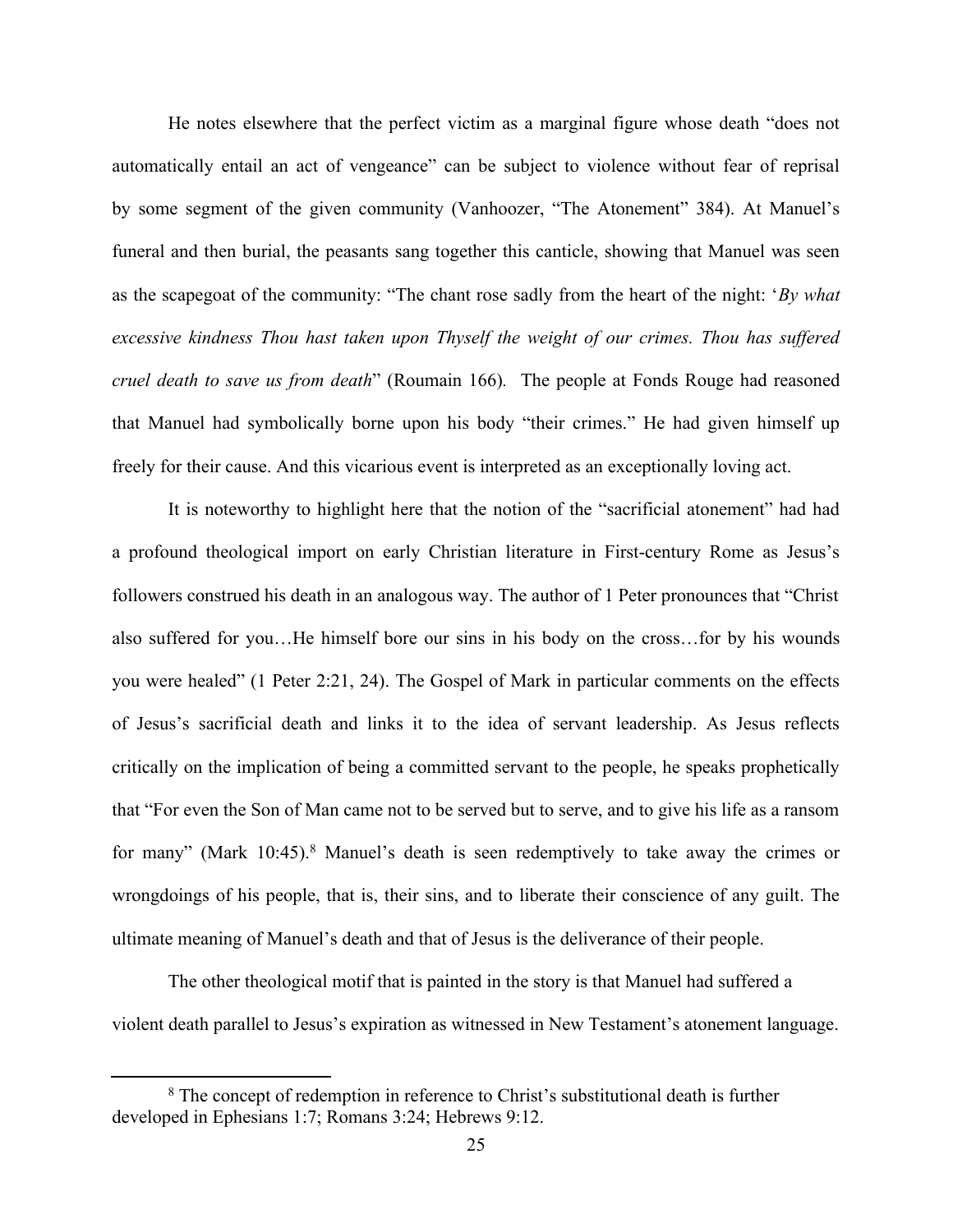After arranging a crucifix and putting flowers on the table and lightening the candles, Delira and the gathering peasants repeated in unison this line, reading Manuel's story in the light of the story of Jesus, *"And now, Lord, Thou lettest Thy servant depart in peace, according to Thy word*" (Roumain 166). The represented community deduced that the death of Manuel was the causal will of God as it is also said of that of Jesus in New Testament writings. Manuel is identified as "The Servant of the Lord" whose death was foreseen and predicted according to Scriptures. The New Testament writers comparably ascertain Jesus as the suffering "Servant of Yahweh." They explain theologically that Jesus had fulfilled the so-called "Servant Songs of Isaiah" as recorded in the book of Isaiah chapters  $40-53$ , and his suffering was believed to have great salvific significance for the future of the nation of Israel.

Manuel, having assumed the messianic epithet the "Servant of Yahweh," works resolutely toward the preservation and liberation of the Fonds Rouge community. Manuel as Jesus the suffering servant died so that the people might live and the story of his substitutionary life has saving effects (Rosenberg 385). At Manuel's burial, the people give new and corporate meaning of his death as a giving offering for the hope and destiny of Fonds Rouge:

It's over, yes, it's over. Joachin, Dieuveille, Fleurimond, and Laurelien lifted up the coffin. There were wails and groans and voices that cried, "Help me, O God!" for the tall Negroes were carrying the coffin away. They were carrying their brother off toward that earth that he loved so much and for which he had died. (Roumain 177)

<sup>&</sup>lt;sup>9</sup> For studies on this topic, see R. T. France, "The Servant of the Lord in the Teaching of Jesus," *Tyndale Bulletin* 19 (1968) 26-52; C. R. North, *The Suffering Servant in Deutero-Isaiah* (New York: Oxford University Press, 1948); George A. F. Knight, *Servant Theology: A Commentary on the Book of Isaiah 40-55* (Grand Rapids: Eerdmans, 1984); Roy A. Rosenberg, "Jesus, Isaac, and the 'Suffering Servant,'" *Journal of Biblical Literature* 84:4 (December 1965): 381-388.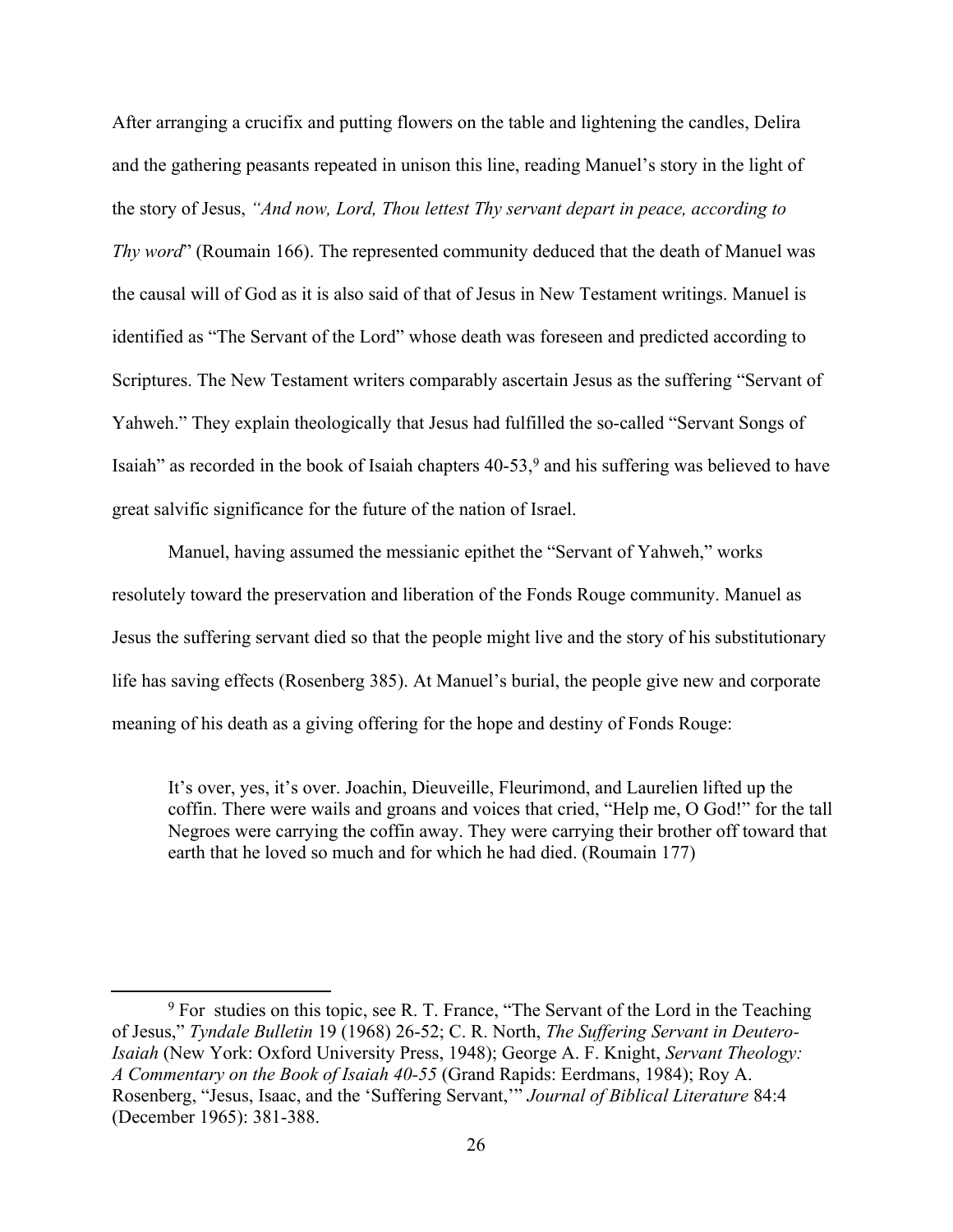The last sentence plainly indicates that Manuel—whom the peasants called "their brother," an intimate term for friendship—gave up his life because of his unconditional love for them, an interesting biblical resonance to Jesus's self-understanding resulting in his selfpredicted death to his friends: "Greater love has no one than this, that someone lays down his life for his friends" (John 15:3; 3:16). Manuel's sacrifice is motivated by selfless love. Paul, illuminating on his doctrine of the atonement to the Christians in Galatia, declares that Christ's death was also motivated by noble love and "I live by faith in the Son of God, who loved me and gave himself for me" (Galatians 2:20). Moreover, the narrator of the novel mentions that "They [the peasants] walked slowly toward the edge of the thorn acacias, and the cortege of peasants followed them. The women were weeping and the men walked in silence" (Roumain 177).

Manuel's leadership role at Fonds Rouge and his untimely passing on behalf of the peasants are characterized as an act of service in the same manner that

Jesus appeals for a revolution in his disciples' idea of what constitutes greatness, to his own example…To be great was, for Jesus, to serve, to be humiliated. His great act of service was to be in the humiliation of his death for the redemption of others, the very antithesis of the world's idea of greatness…That his disciples too should give their lives as a ransom for many. This is simply a topical, though unique, example of the humble, self-denying service to which he called them. (France 33)

"Poor devil! Antoine said. 'He died in the bloom of his youth and he was a good fellow, this Manuel'" (Roumain 177). Antoine speaks sympathetically of Manuel as an innocent victim as the New Testament writers entertain the idea that Jesus was the paschal "lamb of God" who died vicariously as a ransom for the salvation of the world (John 1:29).<sup>10</sup> Next, the storyteller

<sup>&</sup>lt;sup>10</sup> The author of the Gospel of John writes, "The next day he [John the Baptist] saw Jesus coming toward him, and said, 'Behold, the Lamb of God, who takes away the sin of the world!'" The writer (Paul) of 1 Corinthians states that "Christ died for our sins in accordance with the Scriptures" (15:3).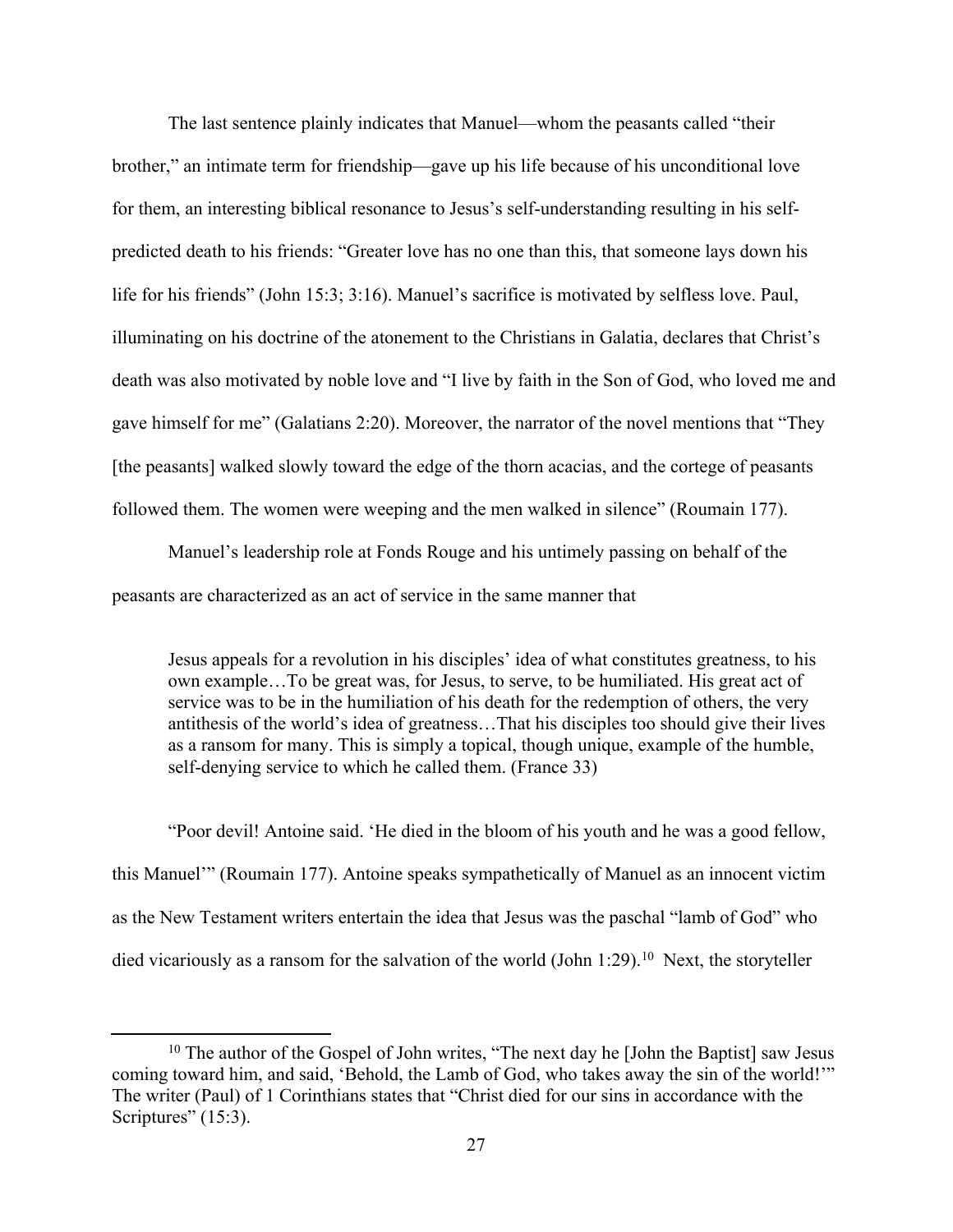informs us that "A Stone rolled down and struck against the coffin. Earth flowed into the grave. The coffin began to disappear" (Roumain 177). This particular imagery resonates to the biblical description of Jesus's burial and resurrection as documented in the final chapters of the synoptic Gospels.

'Now you're dead, Chief, dead and buried. But your words we won't forget. And, if, one day on the hard road of this life, weariness should tempt us with, what's the use? and It's not worth the trouble, we'll hear voice and we'll be of good courage. 'Well, it's finished,' Antoine said. May you find rest, Brother Manuel, in that eternity of eternities?'(178)

#### The last statement is on par with Jesus's own words from the cross

proclaiming "It is finished" (John 19:30). For Antoine the life and deeds of Manuel lead to a specific conclusion or *telos*: Manuel's messianic mission is fulfilled in salvation-history as the completion of the will and intention of God. Speaking to Louisime Jean-Pierre, the mother of Manuel recounts what his son had told her before his death: "Here's what Manuel, my boy, told me. 'You've offered sacrifices to the *loas* [Vodou spirits or deities]*,* you've offered the blood of chickens and young goats to make the rain fall. All that has been useless. Because what counts is the sacrifice of a man, the blood of a man" (181). This stunning statement echoes a number of biblical texts commenting on the peculiar meaning of Jesus's death in early Christian thought. The author of the book of Hebrews declares that "For it is impossible for the blood of bulls and goats to take away sins" (Hebrews 10:4)… "Which cannot make the worshipper perfect in conscience" (Hebrews 9:9). The sacrifice of Jesus whose goal was to remove sins also clears up the conscience of the beneficiaries. This same author also pronounces, "He [Christ] has appeared once for all…to put away sin by the sacrifice of himself… Christ has offered for all time a single sacrifice for sins...." through the offering of his own body once for all (Hebrews 9:26; 10:12).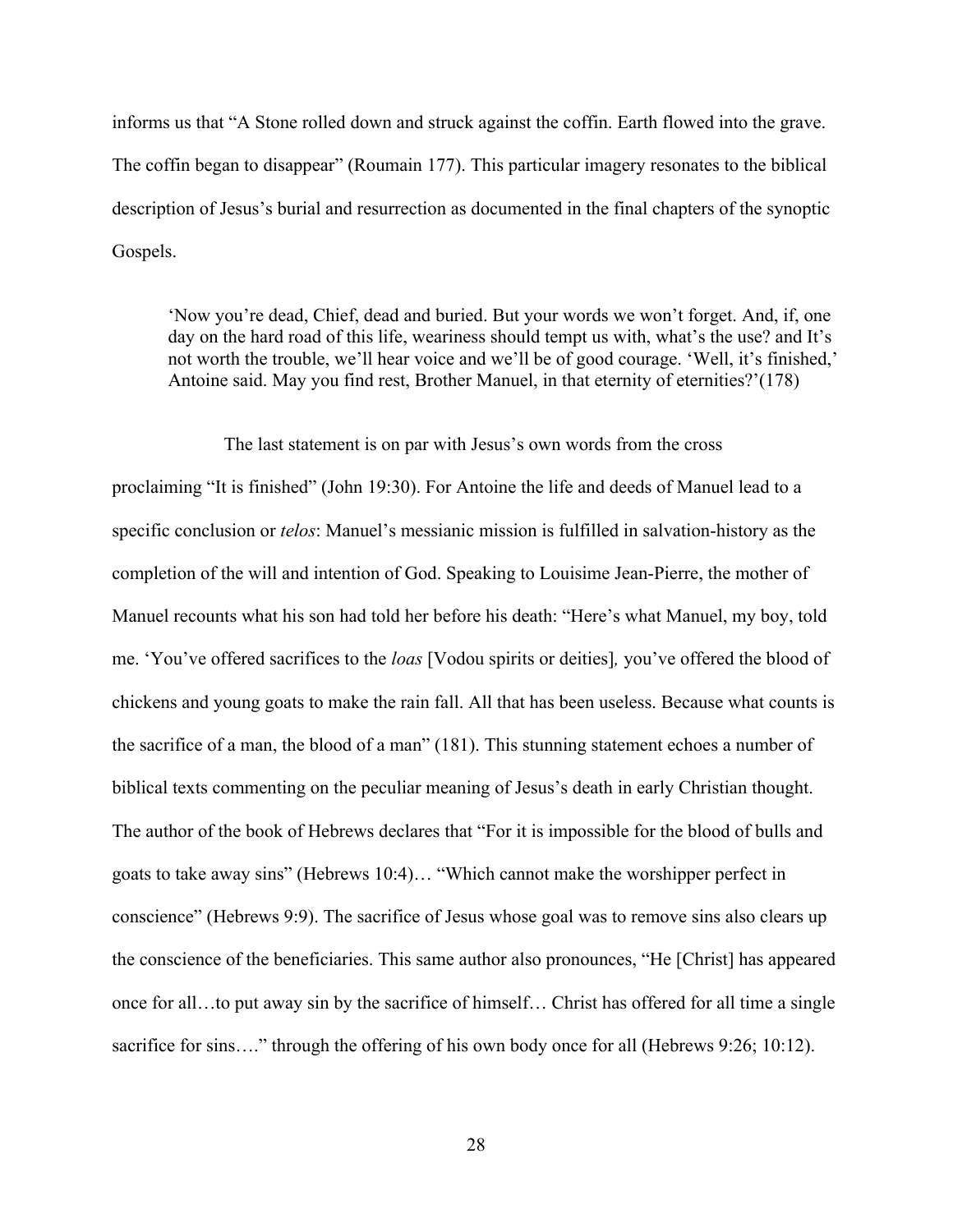As Biblical scholar Leon Morris observes, "In the New Testament, when the sacrificial terminology is used, it is mostly to emphasize what Christ has done. The sacrifice that matters is the death of Jesus on Calvary's cross" (66). Put it another way, the death of Manuel as an atoning sacrifice is akin to that of Jesus, and has saving merits.

We might come to the incontestable inference that Manuel was aware of his messianic consciousness, role and mission, as biblical scholars inform us about Jesus's self-understanding of his messianic identity. In the words of Søren Kierkegaard, Manuel was the "martyr of the future" (de Vries 160, 164).<sup>11</sup> Manuel's death is self-giving; it aims at restoring communion between the peasants at Fond Rouge—even with those who refused to accept his message of reconciliation and peace.

Continuing the conversation with the attentive peasants, Delira also adds: "He also told me, 'Go and find Larivoire. Tell him the wish of my blood that has been spilled---reconciliation, reconciliation!' He said it twice. 'So that life can begin anew, so the day can break on the dew" (Roumain 181). Here, blood and reconciliation are connected with Manuel's vicarious death, and blood and life are also linked intimately in view of the previous declaration above. First, it is the blood that makes atonement for one's life and because of the important linkage of life and blood, atonement is made possible (Morris 53).<sup>12</sup> Manuel sees his own blood and life closely interconnected. To put life and blood in such an intimate association indicates that there is not much difference between them (53-4). Therefore, his life is redeeming and salvific, leading hypothetically to communal reconciliation and unity. Notably, Manuel does not dissociate blood

<sup>&</sup>lt;sup>11</sup> Kierkegaard writes about Jesus's death in this manner, "For between God and man there is a struggle and it's a matter of life and death—wasn't the God-man put to death?"

<sup>12</sup> Also in Leviticus 17:11, it is read, "For the life of the flesh is in the blood, and I have given it for you on the altar to make atonement for your souls, for it is the blood that makes atonement by the life."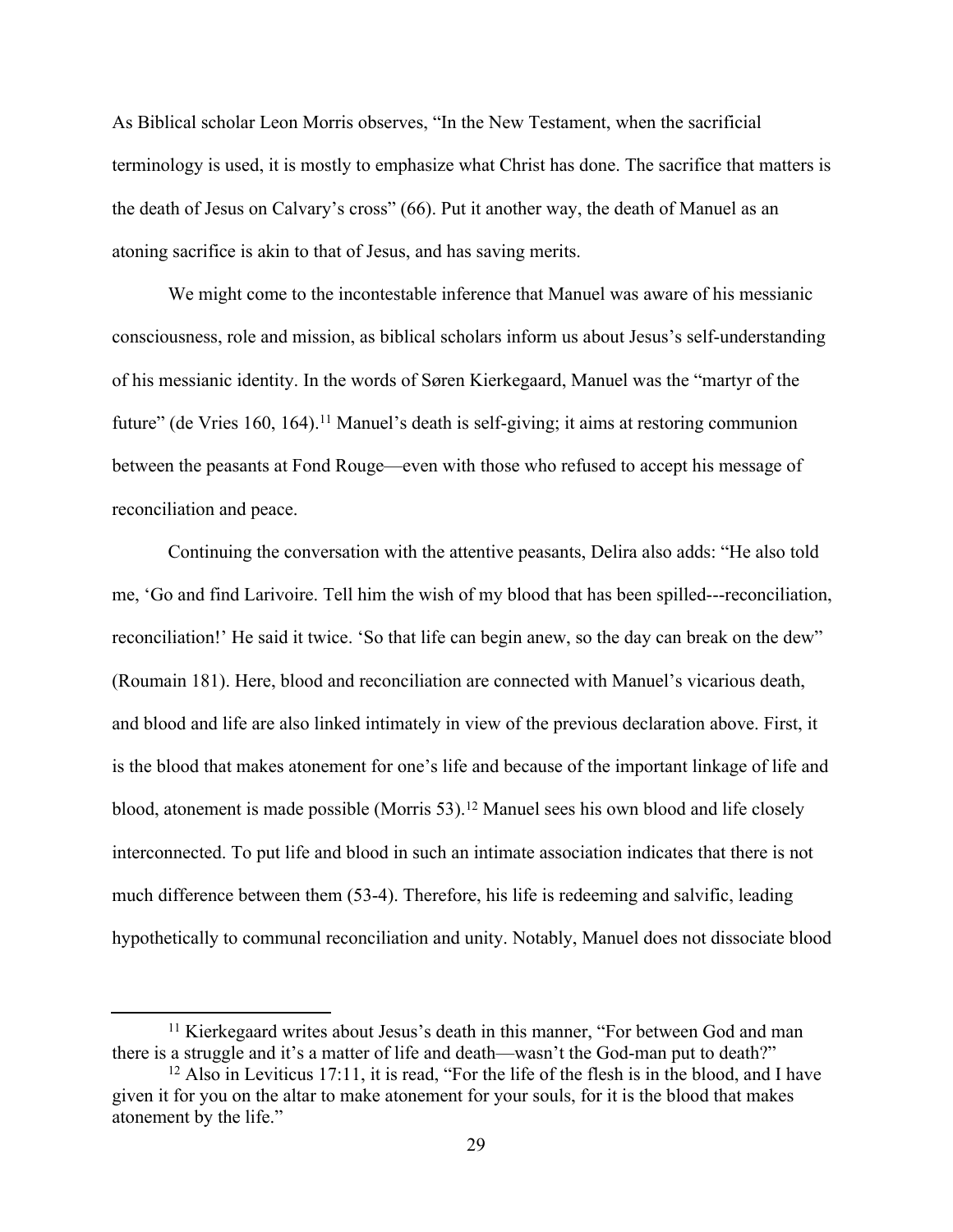from death itself, and in his understanding blood signifies both death and life. Such reading however proves "that atonement is made, not by death, but by the offering of life...Atonement is secured when life is surrendered, released, set free for a new function" (Morris 56-7).

Manuel's life is given in violent death as a vicarious act. The passing of the hero of the story foresees the breaking-in of a new community and the ushering of a new world in which peace, truth, justice will reign supreme. This particular reading of the "new creation" as a theological motif in *Masters of the Dew* supports Jacques Roumain's theo-political utopianism correspondingly to the theology of the new creation in the Gospels and in Paul's theory of cosmos renewal. In addition, it seems to us that the writer of the novel has deployed the sacrificial mechanism to remake the world of the peasants a place in which the need to sacrifice—in the rhetorical and symbolic sense—others can be eschewed as it is the case of the Gospels' interpretation of Jesus's self-giving sacrifice. Manuel had projected a new world of self-giving grace, forgiveness, and a world of total inclusion and embrace (Volk 295). The new life that is anticipated has deep roots in his spilled flood, the foundation-stroke in the project of communal renewal and peace.

 As theologian Miroslav Volf points out, "Since the new world has become reality in the crucified and resurrected Christ it is possible to live the new world in the midst of the old in an act of gratuitous forgiveness without giving up the struggle for truth and grace" (294). The rhetoric of hope and redemption has not only awaited the project of collective reconciliation but "It (reconciliation) presupposes a relation of alienation and its effects a relation of favour and peace. This new relation is constituted by the removal of the ground for the alienation"

30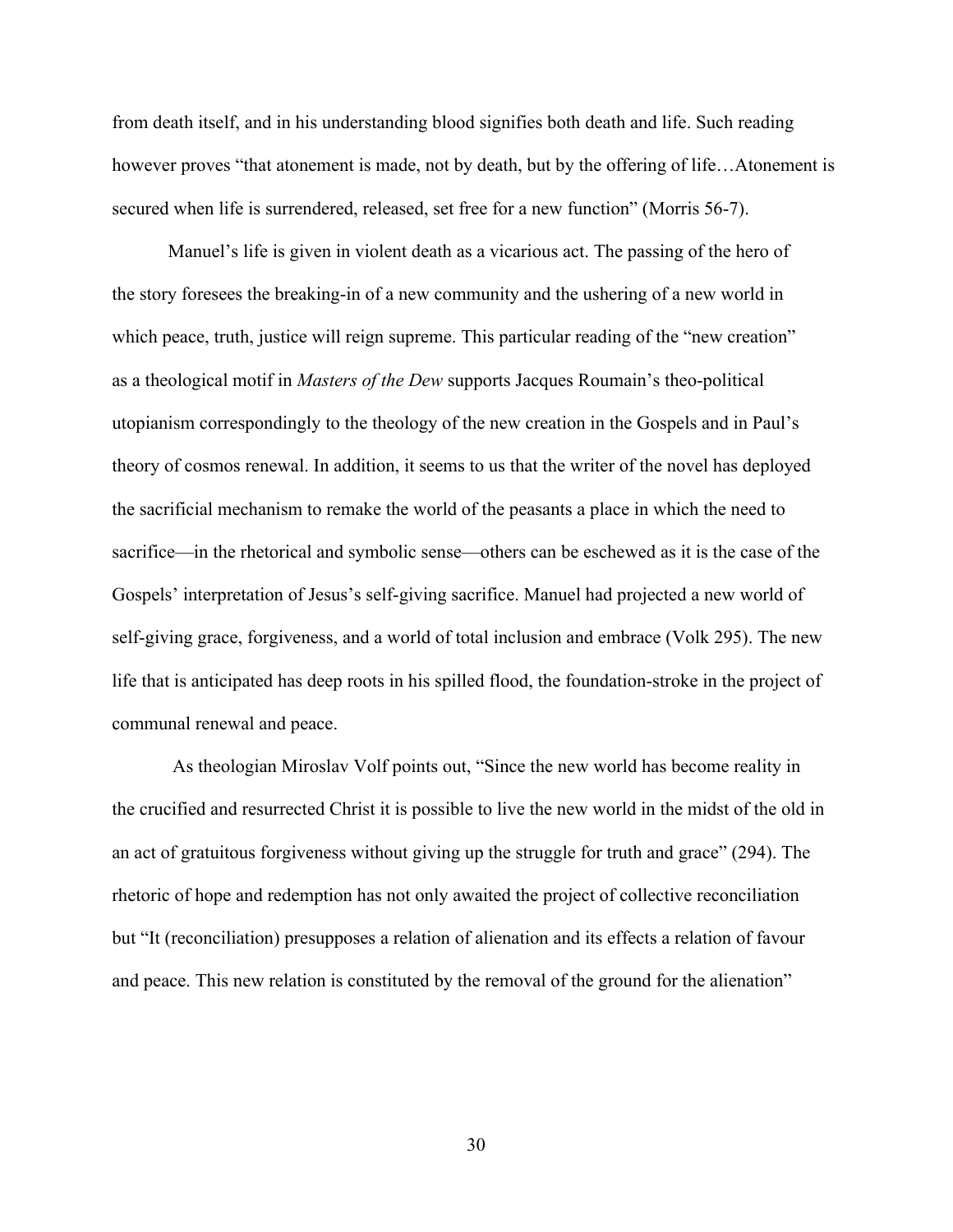(Murray 42).<sup>13</sup> Substantially, reconciliation is the thrust of *Masters of the Dew*. Morris speaks instructively about the scheme of reconciliation:

Reconciliation is a term we use quite commonly and in much the same way as people used it in Bible days. It means 'restore to friendship,' 'make up after a quarrel'...It means bring people into a state of friendship after they have been at loggerheads. It means turning people from being enemies into being friends. It means replacing enmity with friendship. It means ending a quarrel. (133)

Speaking to Nerestan, Delira brings to surface Manuel's decisive vision:

I came to bring you the last wish of my son. He was talking to me, but he was really talking to all of you, 'Sing my mourning,' he said, 'sing my mourning with a son of the *coumbite* [collaborative labor]!' It's customary to sing mourning with hymns for the dead, but he, Manuel had chosen a hymn for the living—the chant of the c*oumbit*e, the chant of the soil, of the water, the plants, of friendship between peasants, because he wanted his death to be the beginning of life for you. (Roumain 182)

First, the purpose of both statements above seek to convey to us that Manuel had envisaged a new and redeemed community at Fonds Rouge. As the prediscursive logos in the story, he had conferred a new intelligibility on the broken, fragmented, and fallen Fonds Rouge (Dash 79). "His manner is conciliatory, and his words paint visions of harmony and plenty, if they will only work together" (Fowler 230). Second, the close connection between death and life is another way Manuel had interpreted his life functionally for the common good of the community and asserted his job of reconciliation and restoration.

Jacques Roumain presents Manuel's death as a vicarious event in the same way Paul talks about the gist of Christ's death to the Christians in Corinth: "For our sake, he made him [Christ] to be sin who knew no sin, so that in him we might become the righteousness of

<sup>13</sup> In the same page, Murray makes the following observation about Christ's death, "The ground is sin and guilt. The removal is wrought in the vicarious work of Christ, when he was made sin and guilt, the condemnation and the curse of those on whose behalf he died."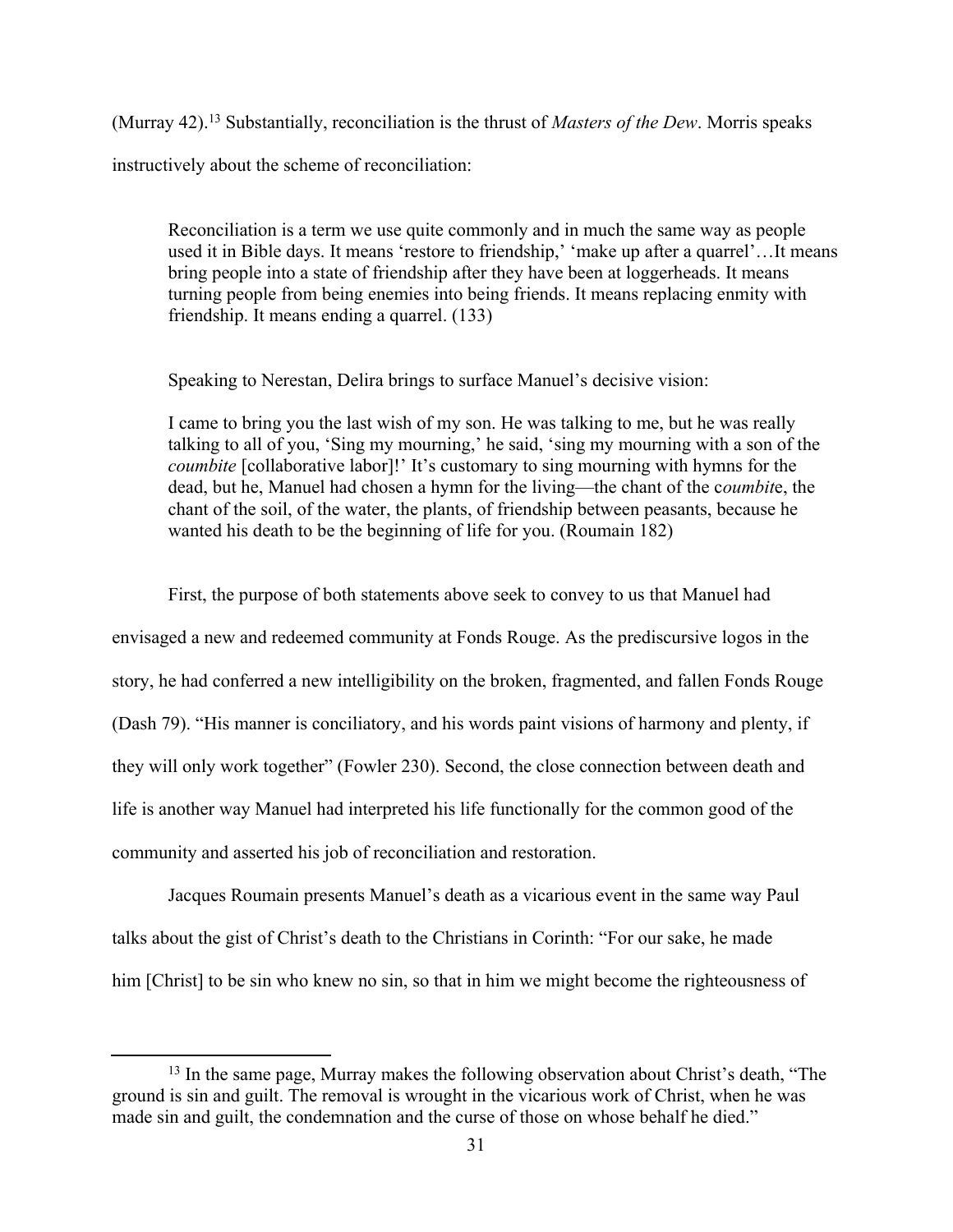God" (2 Corinthians 5:21). Brian Vickers points out that "Paul asserts that Christ's death was representative, saying, 'one died for all,' thus stressing the vicarious nature of the cross—that Christ died 'for all,' i.e., in their place…The context of 2 Corinthians 5:21 suggests that Paul is referring to Christ as a sacrifice for sin with the phrase 'made to be sin'" (167).<sup>14</sup>

The saving significance of Manuel's activistic life is foundational for communal compassion and alliance and the practice of forgiveness and reconciliation thereof. As Vanhoozer notes in regard to the saving death of Jesus, it is "a practice that is ineffably beautiful" ("The Atonement" 391). The passing of Manuel is foremost an act of sacrificial love. The narrator at the end of the story remarks that "They [the peasants] had been working lately right by the spring itself, at the very head of the water. They had followed Manuel's instructions point by point. He was dead, Manuel, but he was still guiding them" (Roumain 185). This passage is enlightening in the special way that the peasants remember Manuel, re-create his presence and memories, and follow his tactful guidance. The people in the village see themselves continuing Manuel's plan of teamwork and networking as well as the program of social development and human progress. The last statement alludes to the manner in which Jesus assuring his unfailing mystical presence with his followers—speaks prophetically in his postresurrection appearance: "And behold, I am with you always, to the end of the age" (Matthew 28:19). The dictum could also signal Jesus's announcement of the immediate coming of the Paraclete (the Holy Spirit) as "a future event" (Hamilton 84)—and his guiding role as Teacher to his followers: "He [The Spirit] will teach you all things and bring to your remembrance all that I have said to you" (John 14:26). It is also observed in the same text that "He [The Paraclete] will

<sup>&</sup>lt;sup>14</sup> Paul states to the Christians at Corinth the following, "For I delivered to you as of first importance what I also received: that Christ died for our sins in accordance with the Scriptures, that he was buried, that he was raised on the third day in accordance with the Scriptures" (1 Corinthians 15:3-4).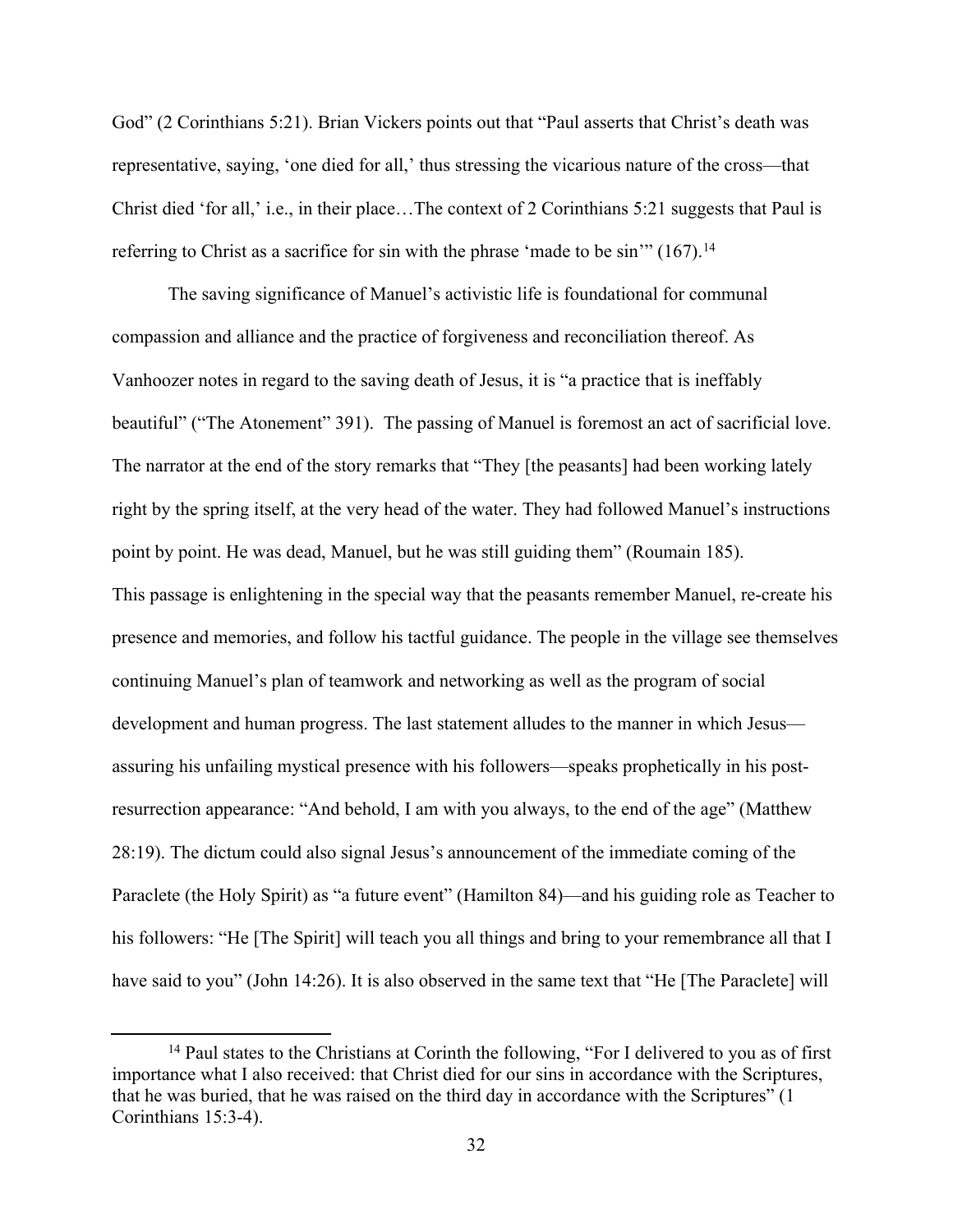guide you into all the truth" (John  $16:13$ ).<sup>15</sup>

The fact that Manuel is remembered through his guiding words may lead us to the conclusion that the people will participate in his form of life as if he were actively present with them and guiding their way to future hope. So to speak, Manuel's rhetoric of motives and rhetoric of activism might serve as the moral and relational empowerment to the individual peasant and the community at large. The closing words of the novel equate Manuel's bewildered death with the eventual revitalization of the community:

A thin thread of water advanced, flowing through the plain, and the peasants went along with it, shouting and singing. Antoine led them proudly beating his drum.

"Oh, Manuel! Manuel! Manuel! Why are you dead?"

Delira groaned.

"No," said Annaise. She smiled through her tears.

 She took the old woman's hand and pressed it gently against her belly where the new life was stirring. (Roumain 188)

In this last conversation between Annaise, the soon-to-be mother of Manuel's child, and "the community of hope," Jacques Roumain intimately associates the theme of sacrificial death to the notion of rebirth and restoration. He understands these motifs coalescing to provide a basis for understanding Manuel's messianism and the vicarious life he gave. The new life that was stirring in Annaise's belly is symbolically representative of the new creation and the new community to be made at Fonds Rouge.<sup>16</sup> To express this in another way, the new life that

<sup>&</sup>quot;No, he isn't dead."

<sup>&</sup>lt;sup>15</sup> For further research on the role of the Holy Spirit in the New Testament, see D. G. Bloesch, *The Holy Spirit, Christian Foundations* (Downers Grove: InterVarsity, 2000); D.A. Carson, *The Farewell Discourse* (Grand Rapids: Baker, 1980); G. M. Burge, *The Anointed Community* (Grand Rapids: Eerdmans, 1987); M. Green, *I Believe in the Holy Spirit* (Grand Rapids: Eerdmans, 1975); D. E. Holwerda, *The Holy Spirit and Eschatology in the Gospel of John* (Kampen:Kok, 1959).

<sup>16</sup> Theologians and Biblical Scholars speak of Jesus as the "Suffering Servant;" the concept of "new creation" is also treated in Vickers 164.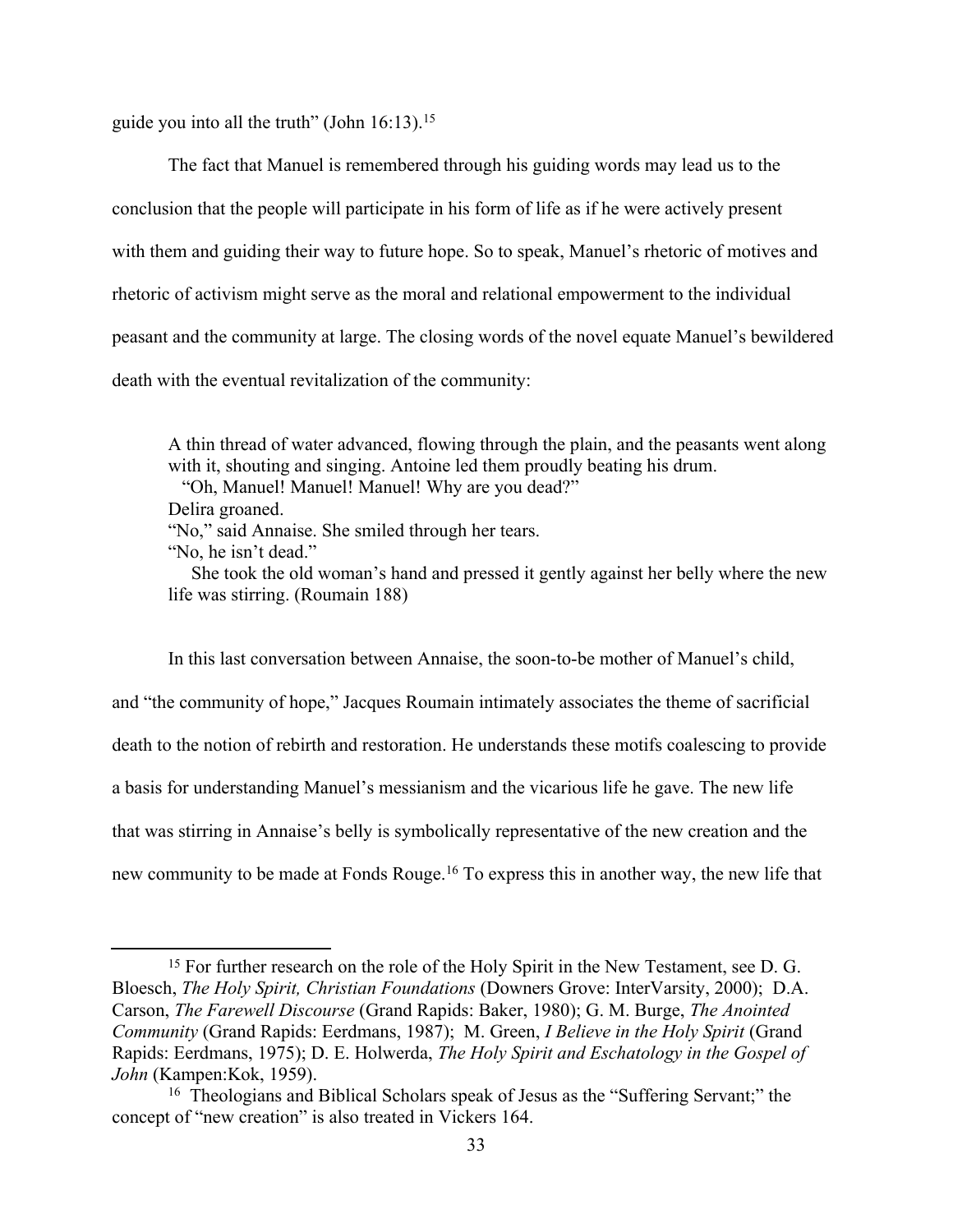was moving in Annaise's stomach will signify the reincarnation of Manuel, the Promethean pioneer of the new people to be. As Kaussen perceptively discerns, "The novel ends with a chapter entitled 'The End and the Beginning,' a reference to the Hegelian notion of cyclical time, in which the end of history is defined as the fulfillment of an original reconciliation and reciprocity" (122).

*Masters of the Dew* underscores sustaining hope and redemption—in the midst of human tragedy and collective suffering—as the climax of the story which Manuel Jean-Joseph emblematically achieved through his vicarious sufferings and death for the future good of Fonds Rouge. The novel interprets the problem of pain and suffering as a terrific human dilemma that had conditioned the rise of its protagonist as messiah-hero and redeemer. From a theological point of view, the narrative reinforces the substitutionary significance of Manuel's death. The author presents Manuel's life and death penally as a response to combat the tyranny of evil in the world. To put another way, the passing of Manuel like the death of Jesus—as interpreted in Christian theory of salvation-history—intends to set humanity free from the chaotic social order, oppressive rule, and ultimately from the problem of evil (Boyd and Eddy 113-131).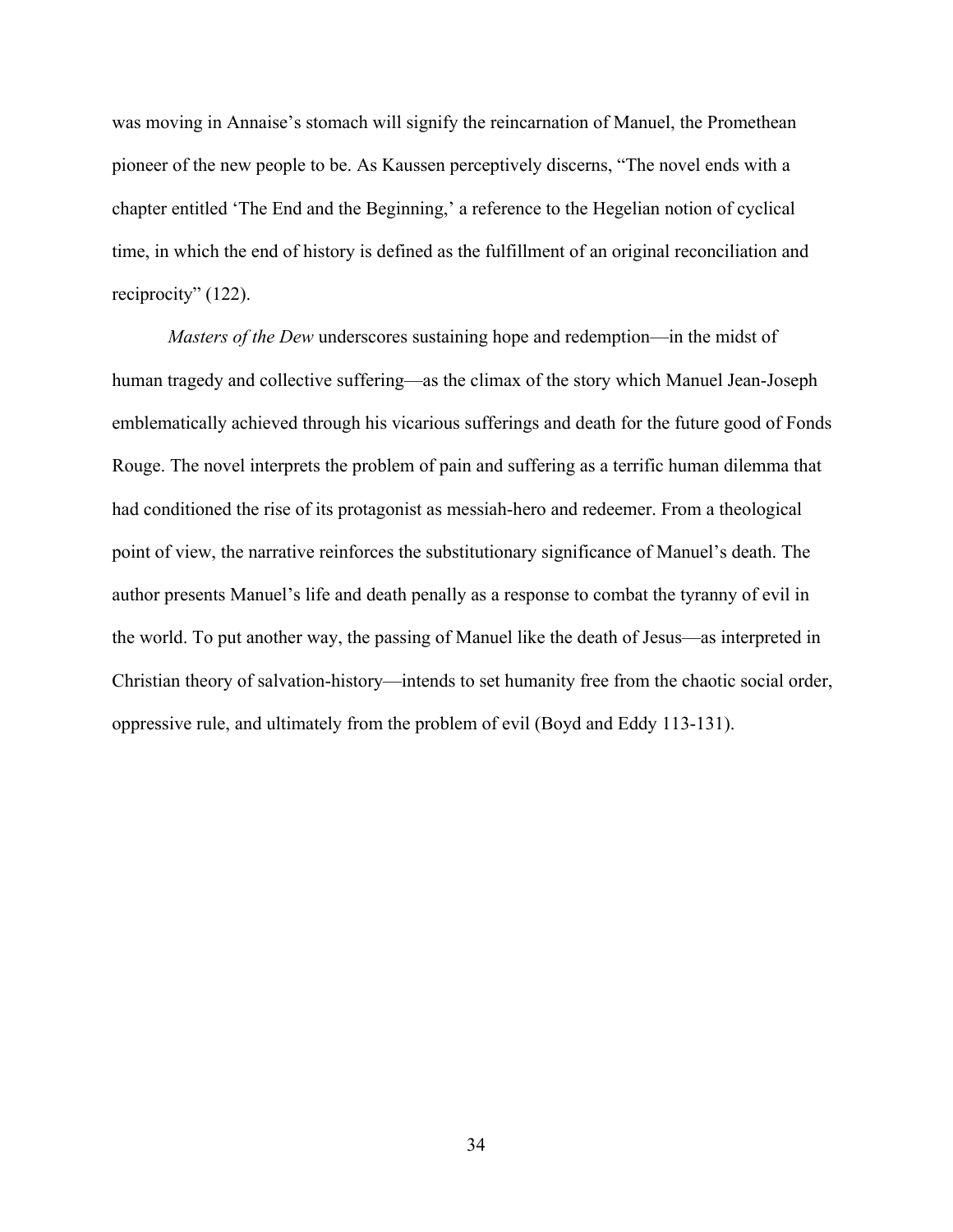- *Weakness.* Downers Grove: IVP Books 2008.
- Hick, John. *Evil and the God of Love. Revised Edition.* New York: Harper & Row, Publishers, Inc., 1952.
- Jacques Roumain depicts Manuelia death as the "wondrous exchange,"17 to appropriate, 2011. Kaplan**,** Hilary. "Nature's Equal, or Her Conquerer: Two Island Vision of Drought, Land, and
- Kaussen, Valerie. *Migrant Revolutions: Haitian Literature, Globalization, and U.S. Imperialism*. Lanham: Lexington Books, 2008.
- Katongole, Emmanuel & Christ Rice. *Reconciling All Things: A Christian Vision for Justice, Peace and Healing*. Downers Grove: InterVarsity Press, 2008.
- Lewis, C.S. *The Problem of Pain* .New York: HarperCollins, 1996 [1940].
- Lloyd, Vincent W. *The Problem with Grace: Reconfiguring Political Theology*. Stanford: Stanford UP, 2011.
- Morris, Leon. *The Atonement: Its* Meaning and Significance. Downers Grove: InterVarsity Press, 1986 [1983].
- Murray, John. *Redemption Accomplished and Applied*. Grand Rapids: Eerdmans, 1987 [1955].
- Neiman, Susan. *Evil in Modern Thought: An Alternative History of Philosophy*. Princeton: Princeton UP, 2004 [2002].
- Rorty, Richard. *Contingency, Irony, and Solidarity*. New York: Cambridge UP, 2006 [1989].
- Roumain, Jacques. *Masters of the Dew*. Intro. J. Michael Dash. Trans. Langston Hughes and Mercer Cook. New York: Heinemann, 1947. Originally published as *Gouverneurs de la rosée* [Port-au-Prince, 1944].
	- \_\_\_\_\_\_\_\_\_\_\_\_. *Gouverneurs de la rosée*. Coconut Creek: Educa Vision, In., 1999 [1944].
- Theissen, Gerd and Annette Mertz. *The Historical Jesus: A Comprehensive Guide*. Minneapolis: Fortress Press, 1998.
- Vanhoozer, Kevin J. *The Drama of Doctrine: A Canonical Linguistic Approach to Christian Theology*. Louisville: Westminster John Knox Press, 2005.

\_\_\_\_\_\_\_\_\_\_\_. "The Atonement in Postmodernity: Guilt, Goats and Gifts." Ed. Charles E. Hill and Frank A James III. *The Glory of the Atonement: Biblical, Historical and Practical Perspectives. Essays in Honor of Roger Nicole*. Downers Grove: InterVarsity Press, 2004.

- Vickers, Brian. *Jesus' Blood and Righteousness: Paul's Theology of Imputation*. Wheaton: Crossway Books, 2006.
- Volf, Miroslav. *Exclusion & Embrace: A Theological Exploration of Identity, Otherness, and Reconciliation*. Nashville: Abingdon Press, 1996.
- Wright, N.T. *Evil and the Justice of God* .Downers Grove: InterVarsity Press, 2006.